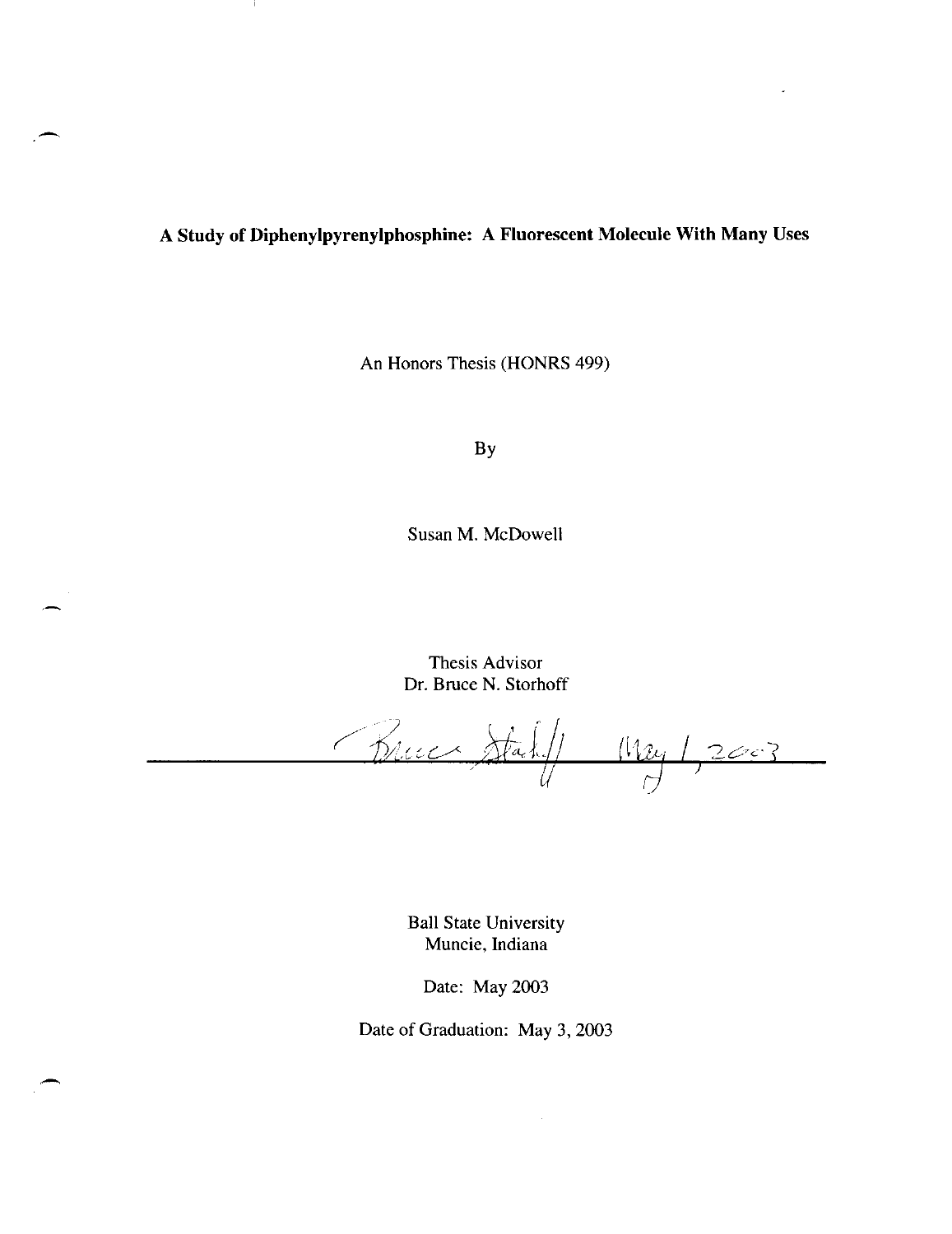## - **Abstract**

 $\sim$  (  $\pm$  $\int_{\mathbb{T}} f(x) dx$ 

 $\frac{1}{\sqrt{2}}$ 

Diphenylpyrenylphosphine (DPPP) is a molecule that with a myriad of potential uses. Current published research on the molecule extols it uses in the food industry as a highly sensitive toxicity indicator. The research presented shows a preliminary framework for the characterization of DPPP and its oxide (DPPP=O). Thus far, no suitable crystals have been isolated to present the X-ray analysis of the molecules; therefore, no accurate data on cone angle and spatial arrangement of the molecule can be reported. DPPP=O recrystallization should be obtained in the near future by using a large non-polar organic solvent, such as mesitylene, in dilute conditions. DPPP has a chemical shift at -13.34 ppm in the <sup>31</sup>P NMR spectrum, while its oxide has a shift at 33.39 ppm. Nickel carbonyl experiments using infrared spectroscopy yield a successive decrease in the  $v(CO)A<sub>1</sub>$ stretching frequency as the number of pyrenyl groups substituted on triphenylphosphine increases from  $0 - 2$ . The respective frequencies observed are: 2069.35 cm<sup>-1</sup>, 2068.96  $cm<sup>-1</sup>$ , and 2068.45  $cm<sup>-1</sup>$ . This data indicates increasing donor ability of the phosphorus lone pair as the number of pyrenyl groups increases.

 $\mathbf{i}$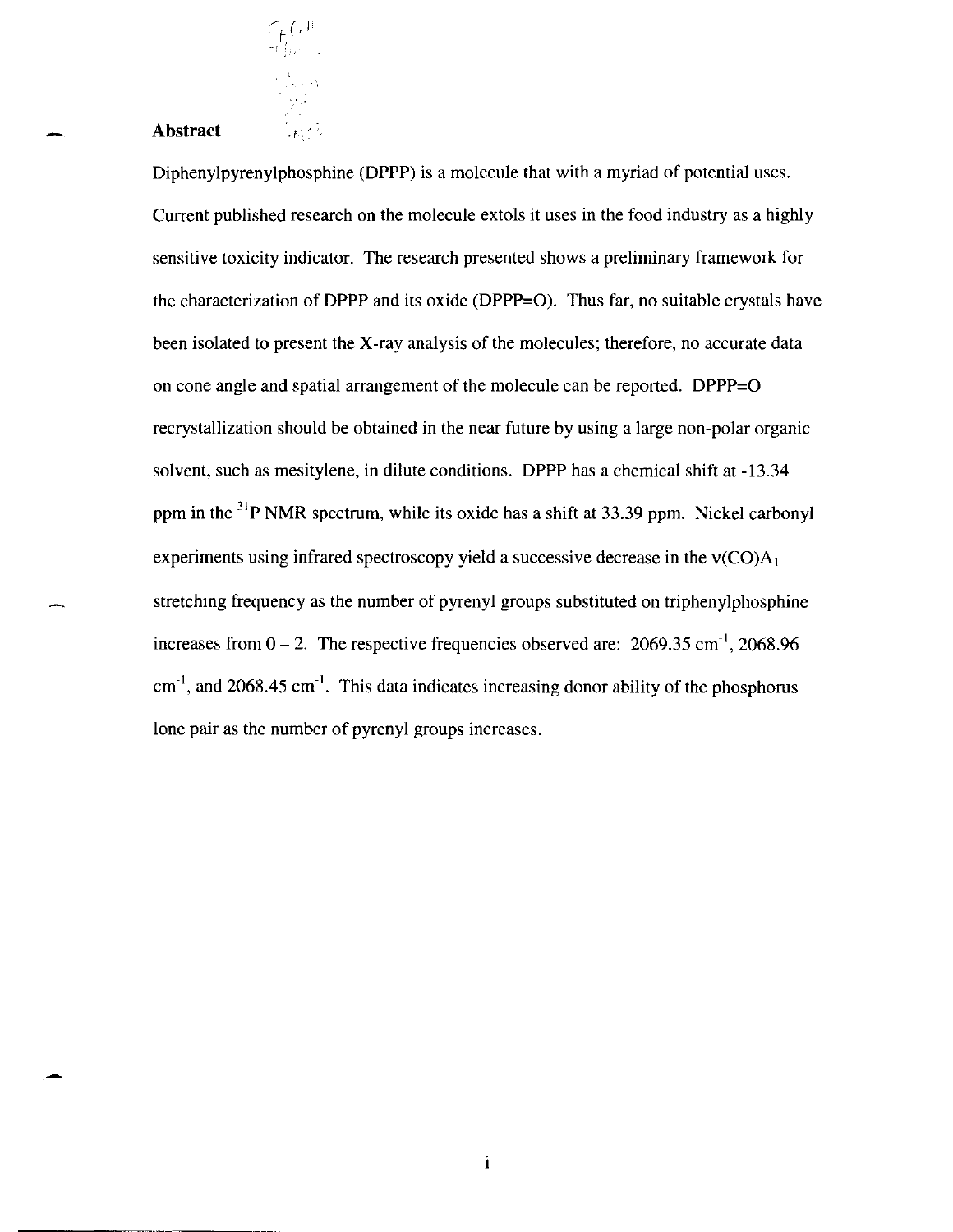#### - **Rationale**

Lipid hydroperoxides are a known cause of the lowering of food quality through toxicity and flavor alteration. Recent research confIrms the plausibility of detecting the presence of the oxides of unsaturated tatty acids and their esters through the use of a phosphine molecule that fluoresces upon oxidation.

## **General Nature of Phosphines**

Phosphines are trivalent phosphorus derivatives that are highly reactive. These molecules are active as Lewis and Bronsted bases and are frequently used to form transition metal complexes due to the availability of the lone pair on the phosphorus for donation to the metal atom [1]. Similar to metal-phosphine complexes, the sensitivity of the molecule to oxidation is also dependant upon the availability of the phosphorus lone pair.

The effect of electronic effects experienced by phosphorus center, due to the nature of its functional groups, on the donor ability of the lone pair has long had an established acceptance among the scientific community. However, according to data gathered by Tolman, the size of the functional groups also affects the ability of the phosphorus to act as a Lewis base. Tolman's "cone angle" concept correlates the sizes and condensability of the various species that comprise the trivalent structure of the phosphine with the steric strain within the phosphorus ligand and availability of the lone pair. Therefore, a phosphine with three methyl groups attached would have a smaller cone angle than a phosphine with three phenyl rings and the electron pair would be more susceptible to creating a bond with a Lewis acid species [2].

I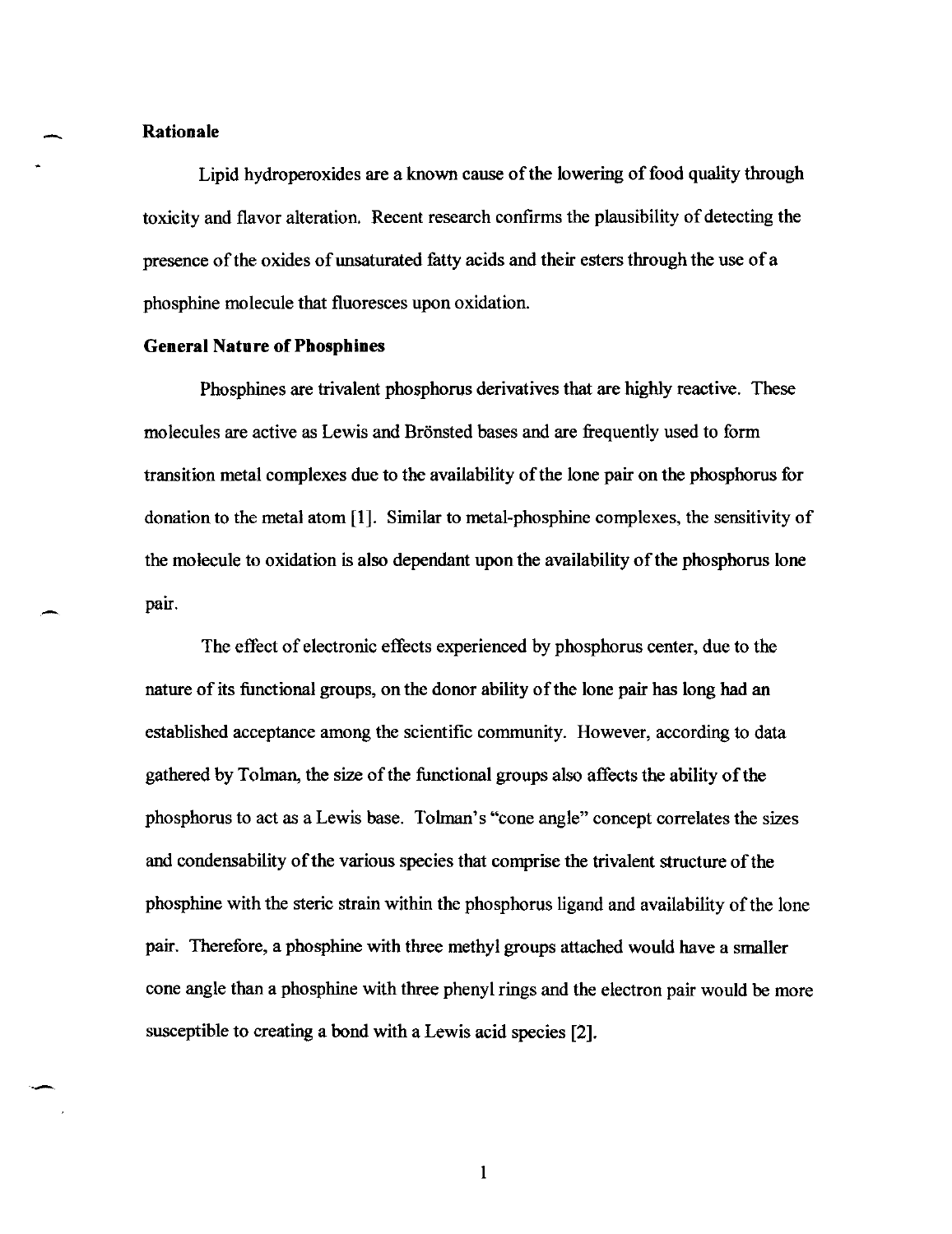

Figure 1: Electronic and steric effects of common phosphorus ligands plotted by Tolman [2J

Tolman extended his experiment by creating a comparison between the steric effects and electronic effects. He used a nickel carbonyl complex,  $R_3PNi(CO)_3$ , with the phosphorus ligands to determine the electronic effects via infrared spectroscopy  $(\mathbb{R})$ . The protocol uses the  $A_1$  stretching frequency of the carbonyl ligands as a marker of the donor ability of the phosphorus lone pair. A phosphorus ligand with a more highly accessible lone pair will decrease the  $v(CO)A_1$  by decreasing the bond order of the carbonyl ligand. The cause of this observation is the back bonding effects of the nickel carbonyl complex



Figure 2: Backbonding in metal-carbonyl complexes.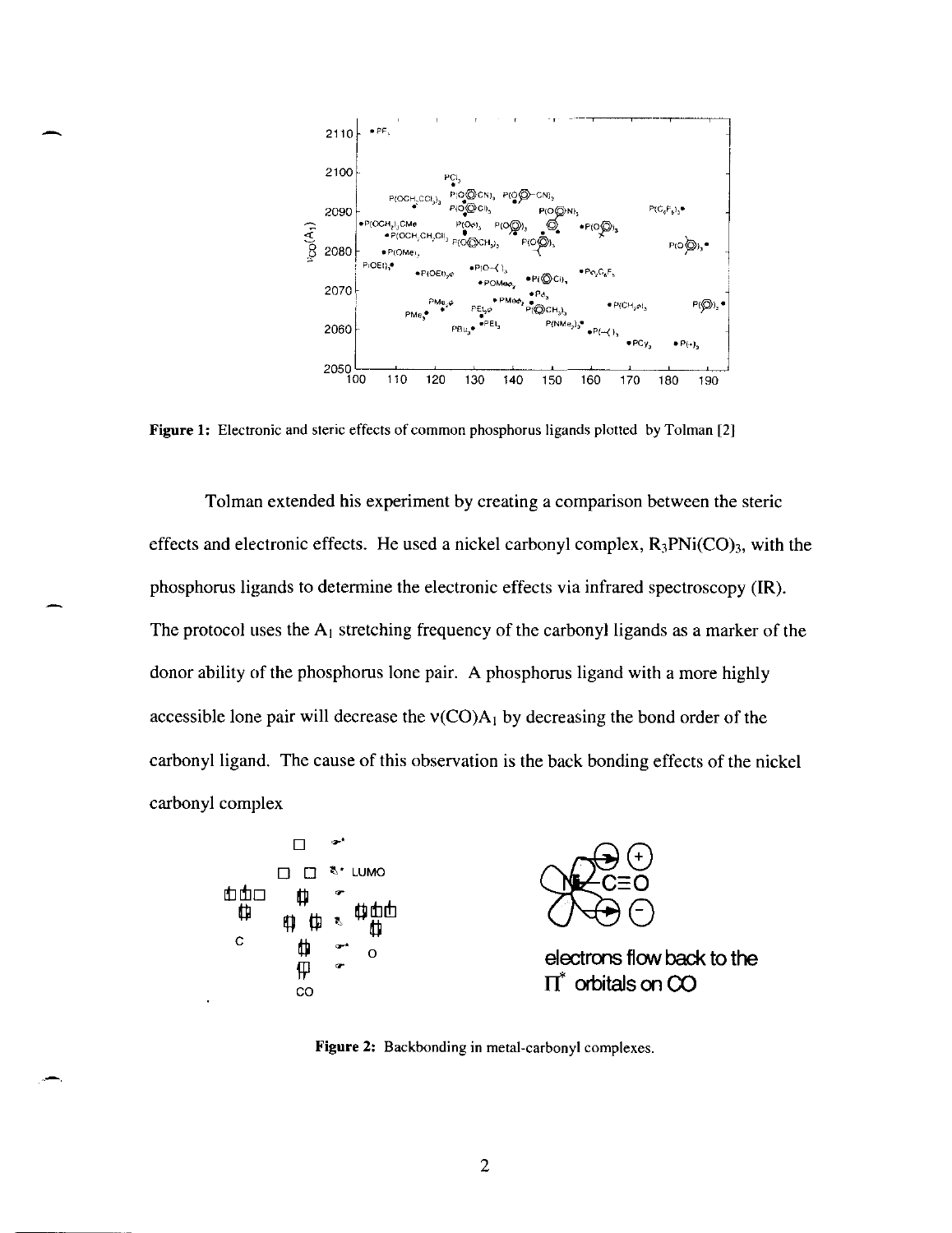The d $\pi$  orbitals of the nickel atom interact with the  $\pi$  orbitals of the carbon. Figure 2 shows a schematic of the back bonding as well as the molecular orbital diagram that results from the phenomenon. The back bonding weakens the carbon-oxygen bond because the extra electrons contributed by the nickel atom go into an anti-bonding  $\pi^*$ orbital. The ability of the phosphorus ligand to donate electron density to the nickel center of the metal complex increases the ability of the nickel to back bond with the carbonyl. Increasing the back bonding strength correlates with a decrease in the bond order of the carbonyl group; the decrease in bond order (weakening of the bond) corresponds with a decrease in  $v(CO)A_1$  in an IR spectrum [1]. In summary, phosphorus ligands with increasing ability to donate the electron pair will display  $v(CO)A_1$  that decrease accordingly. The nickel carbonyl experiment was used in this research to investigate the effect of the pyrenyl group on the electron pair donor ability of the trivalent complex and compare the data obtained with the broad spectrum of known phosphines.

## **General Description of DPPP**

-

DPPP has been synthesized by the reaction of chlorodiphenylphosphine with a Grignard donor containing the aromatic, fluorescent pyrenyl group [3-8). As shown in Figure 3, Ball State University chemistry researchers have recently devised an improved method that produces DPPP in ca 70% yield from commercially available reagents. The phosphorus center of the molecule has three single bonds, one each to the phenyl rings and the pyrenyl group, and a lone pair of electrons.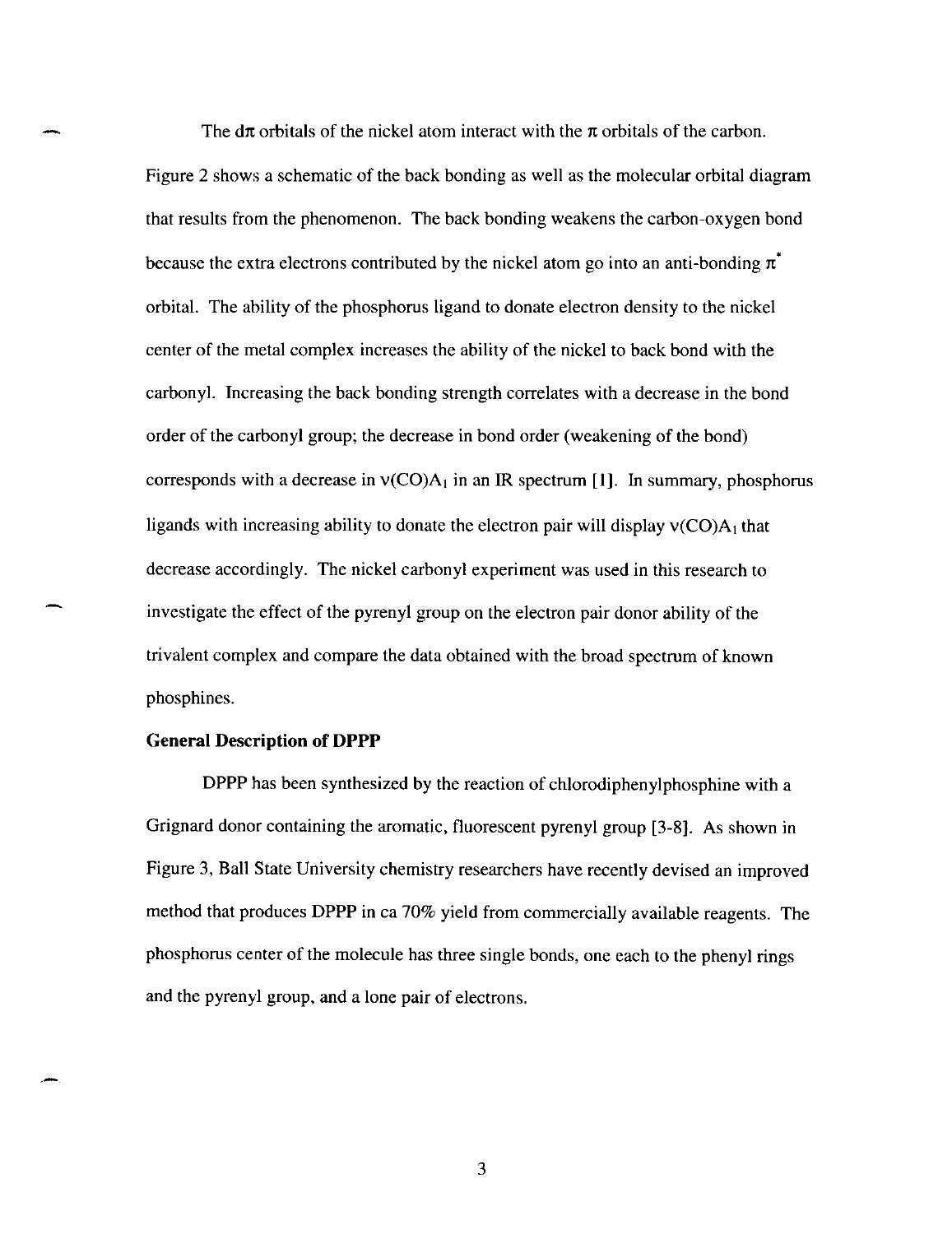

**Figure** 3: Synthesis of DPPP using commercially available reagents, from unpublished research provided by Dr. Bruce N. Storhoff, Department of Chemistry, Ball State University.

An important characteristic of DPPP is its strong reducing power. Since the molecule has a lone pair, it is forced into an unstable, three-coordinate structure. Reaction with an oxidizer, a lipid hydroperoxide, enables the molecule to take a more stable pentacoordinate structure.

DPPP was chosen as the ideal fluorescent indicator for research through a study by Akasaka in which compared the sensitivity, reactivity, and ease of preparation between phosphorus (III) compounds [3-8]. Triphenylphosphine (TPP) was a wellknown reducing agent for lipid hydroperoxides. TPP is a naturally fluorescing molecule and oxidized TPP fluoresces at approximately 10 times stronger at 260nm than when unoxidized. Desiring higher sensitivity and selectivity than that offered by TPP, Akasaka conducted a study of phosphorus (III) compounds with one or more fluorophores (fluorescent groups) replacing the phenyl rings. Each phosphine synthesized displayed an unexpected ideal characteristic of fluorescing only when oxidized. The cause of the quenching phenomenon is the interaction of lone pair on phosphorus with the extended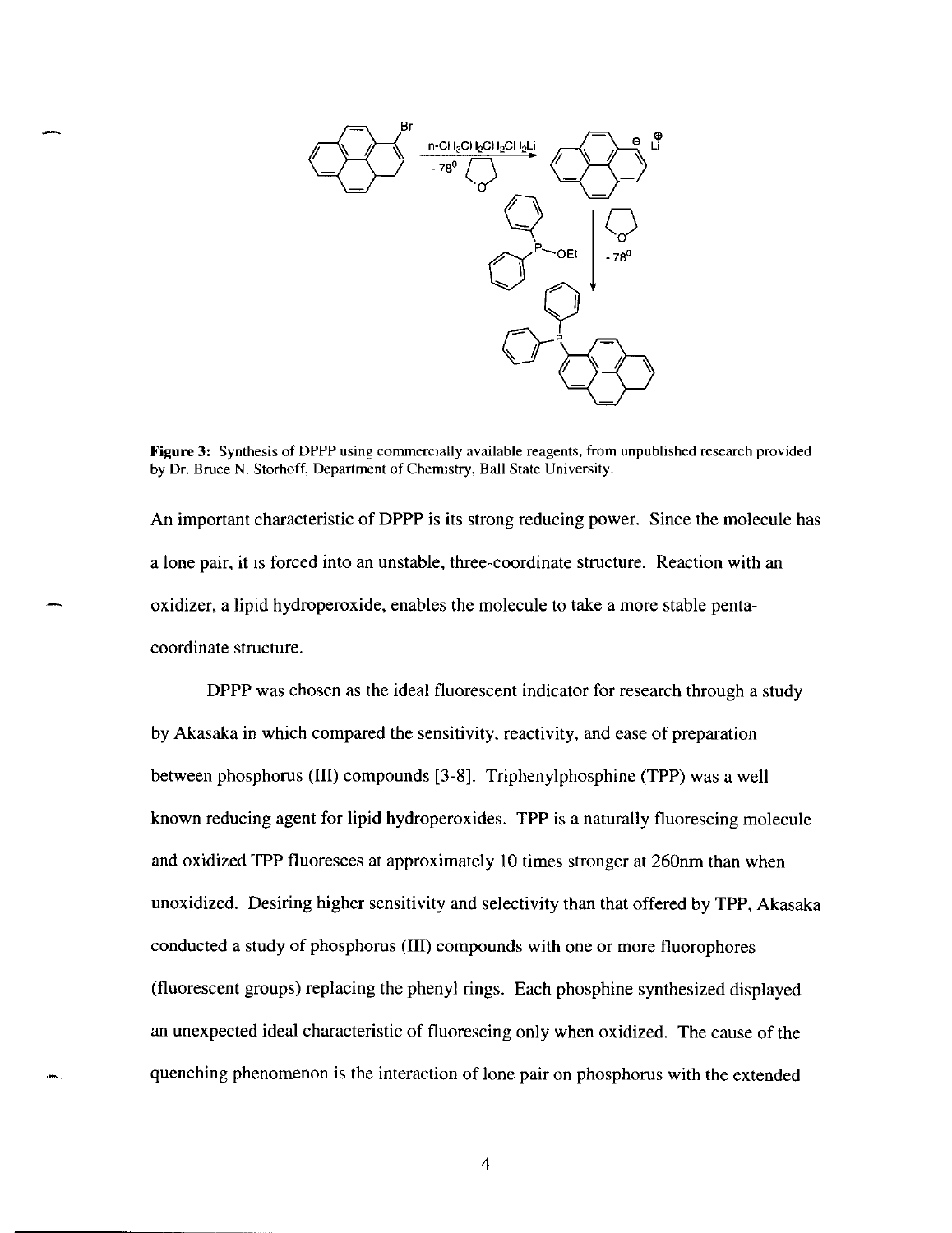$\pi$  system of the fluorophore. This increased the sensitivity of the molecules for use as probes; it eliminated the need to factor out an inherent fluorescence from the unreacted molecules that may remain in a sample. The experimental conclusions labeled **DPPP** as the ideal molecule according to sensitivity, higher rate of reactivity, selectivity of reduction to lipid hydroperoxides, and ease in preparation [3-8].

#### **Mechanism of Fluorescence**

Fluorescence and phosphorescence result from the propensity of a molecule to lower its electrons from excited state energy levels to those at the lowest possible, or ground, state. **In** the process of the relaxation, a photon of energy is emitted; the wavelength of which does not necessarily correspond with the energy that was introduced into the system. Discrepancies between energy absorption and energy emission are the result of several alternative modes of relaxation that exist for excited molecules. These alternative modes, to be addressed later, are often more kinetically favored than photon emission. Molecules favor relaxation processes that are the quickest means from the higher to the lower energy state; often, these mechanisms do not involve the emission of a photon. Therefore, a majority of molecules do not fluoresce [9].

Photoluminescence, the emission of a photon as the means of lowering the energy of the molecule, is limited to a small number of systems that meet the structural and environmental conditions to make photon emission a kinetically favored, or competitive, mechanism. Examples of the favorable conditions for photoluminescence are: aromatic or conjugated systems with delocalized  $\pi$  electrons, rigid structure, low temperature, and high viscosity of the system [9].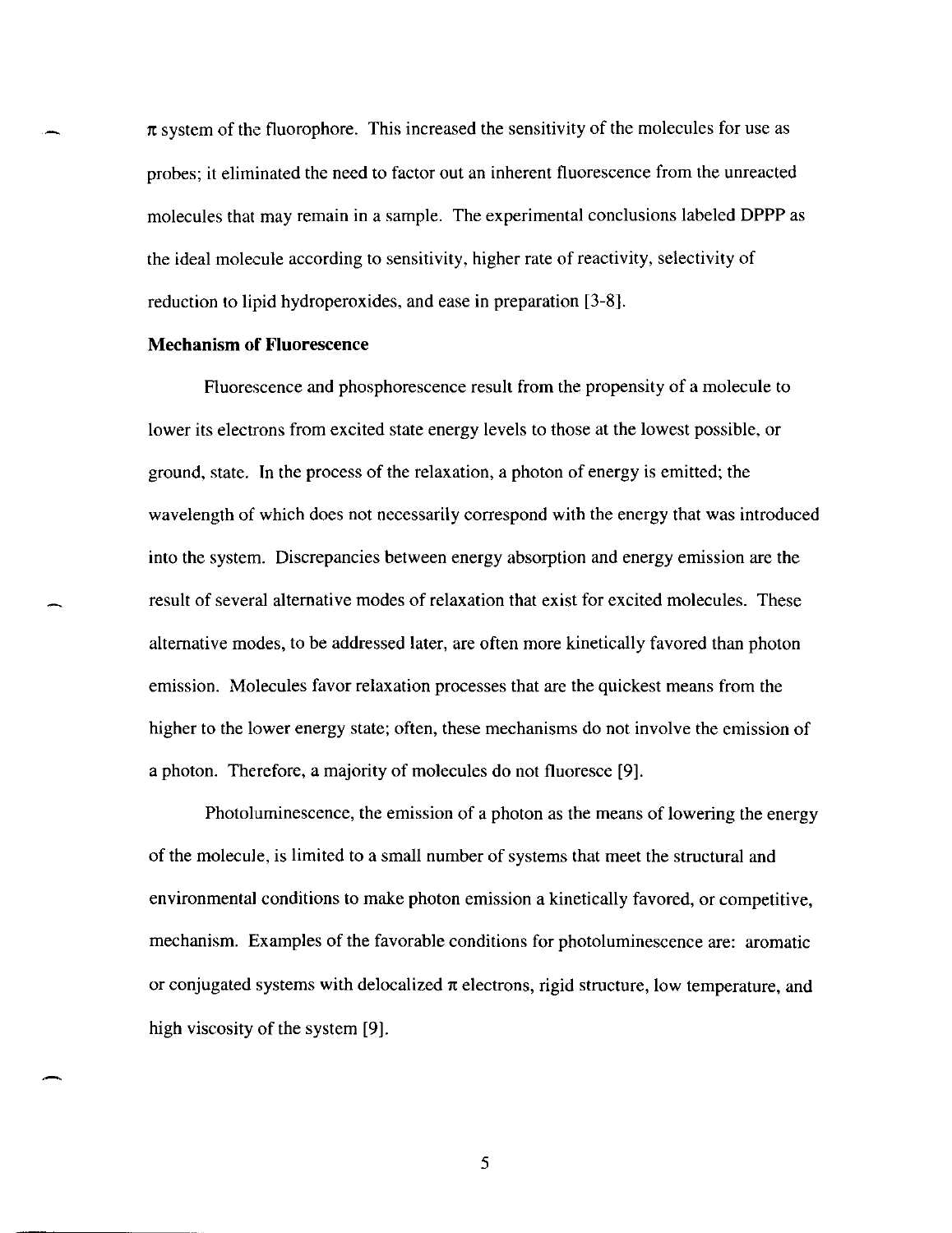Aromatic systems, such as the phenyl rings and the pyrenyl system present in DPPP, are called chromophores based on their ability to fluoresce via  $\pi^* \rightarrow \pi$  transitions. These transitions are lower in energy than other possible transitions. Therefore, aromatic molecules readily absorb and emit photons of wavelengths in the ultraviolet and visible spectra. Chromophores do not require a source other than radiant energy to initiate transitions detectable within the common instrumental parameters available through Ultraviolet-Visible spectroscopy and fluorometry [9].

#### **Quenching Fluorescence**

Although most aromatic groups are fluorescent, most molecules do not possess the ability to emit photons in the visible spectrum due to the kinetic preference of other means to reduce the overall energy of the system. Internal and external sources for energy release are available to an excited molecule and these methods are often a quicker means of regaining the stability of the ground state electron configuration. External methods include the translation of energy onto other atoms and molecules in the surrounding environment via collisions in the matrix. Internally, molecules have a means of relaxation other than fluorescence [9].

Each electronic energy level of a molecule contains a number of vibrational energy levels through which an excited electron can pass to lower its energy. Vibrational relaxation is observed in fluorescent molecules as well; the electron undergoes a series of steps down in vibrational energy levels to the lowest available at the electronic level and then emits a photon to return to the ground state [9].

Recent research observes that the DPPP molecule fluoresces only when oxidized, making it a useful probe for analysis of lipid hydroperoxides [3-8]. However, the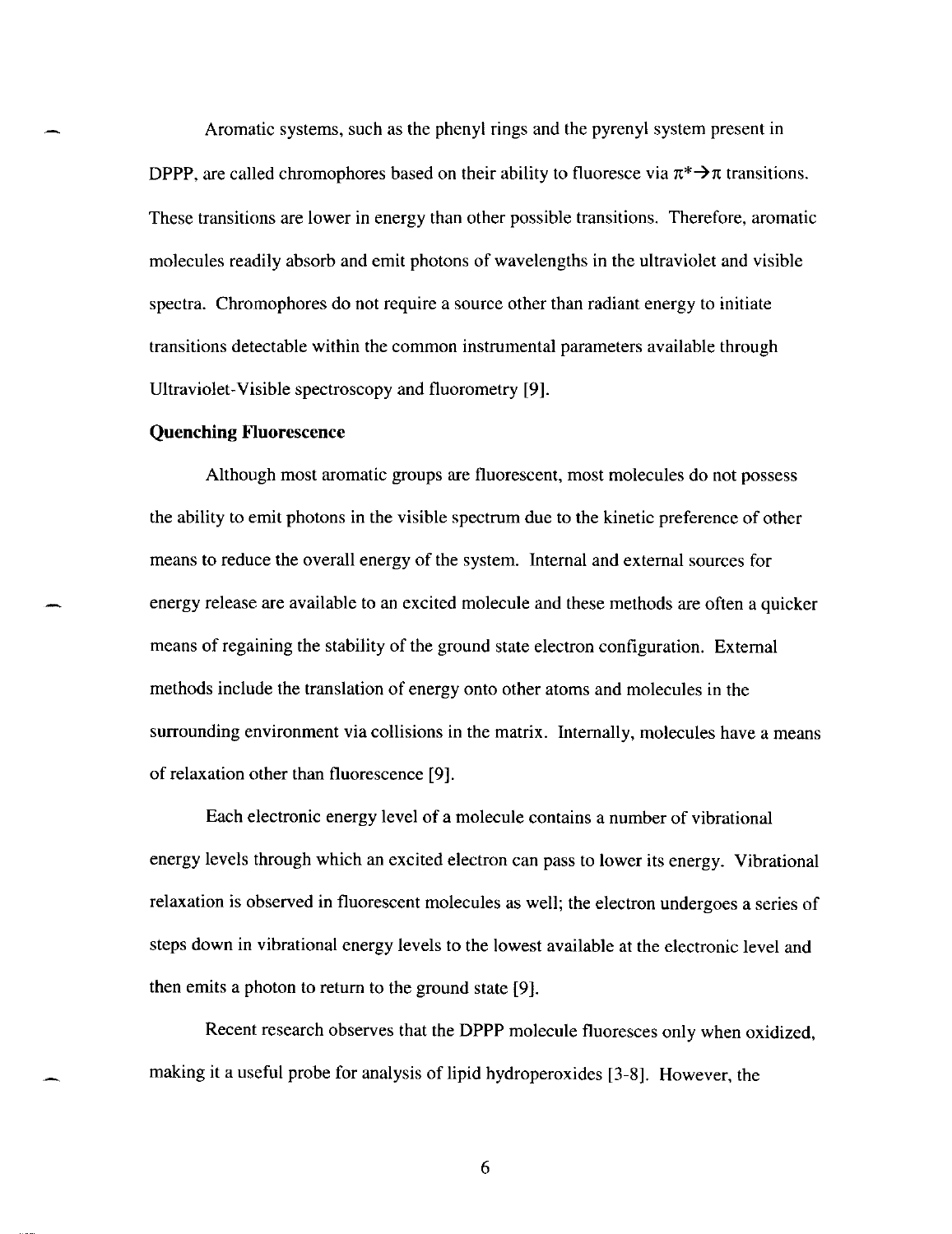explanation for why the molecule lacks fluorescence when unoxidized has not been thoroughly investigated. Two potential reasons exist to explain the inability of the molecule to fluoresce while unoxidized: Intramolecular Vibrational Redistribution (IVR) and lone pair interactions with a highly dispersed  $\pi$  system. IVR, as discussed by Pate, involves the dense upper regions of the anharmonic model for the vibrational motion of molecules [10,11]. When the rovibrational state density reaches a distribution of about 10-100 states/em the IVR process readily operates. Pate also maintains that the density appropriate for IVR is easily attained in molecules comprised of over 10 atoms. The high density of the overall rovibrational states of the molecule allow for overlaps in energy levels between the individual bonds of the molecule. IVR allows the molecule to descend down a chain of small energy drops due to the ability of the electron to transfer from the energy states of one bond to another in a molecule [10,11]. Therefore, through IVR, an electron in the excited state can quickly pass down a rovibrational cascade rather than employing the much slower photon emission decay process.

IVR is a likely explanation for the quenching phenomenon in the DPPP molecule. Another possibility involves the structural positioning of the molecule. An initial glance at the structure of the molecule would indicate that it should fluoresce due to the attachment of the three aromatic groups. The molecule is similar to triphenylphosphine, a molecule that fluoresces when unoxidized. The steric bulk of the pyrenyl ring could force the aromatic structures around the phosphorus into an almost planar conformation. A planar arrangement would increase the possibility that the lone pair on phosphorus could bridge the  $\pi$  systems of the individual constituents of the molecule, thus dispersing the electron density over the entire molecule (Figure 4).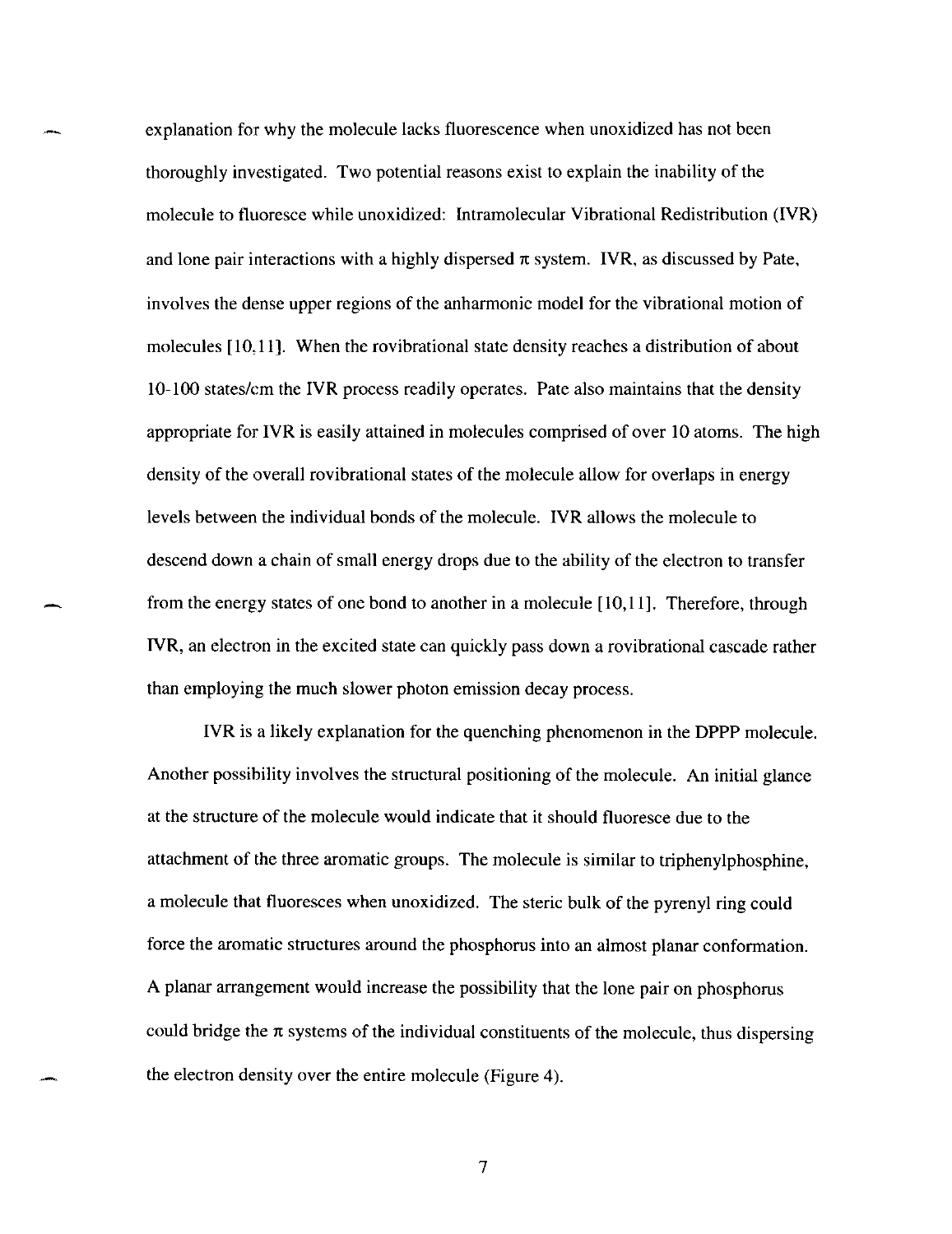

Figure 4: The possible behavior of DPPP when unoxidized. The phosphorus lone pair acts as a bridge to disperse the p system over the entire molecule. This is a potential means of quenching fluorescence.

The result of this dispersion would be a marked decrease in the energy of the system; therefore, any radiation from the system would be at a wavelength undetectable in the fluorescent spectrum. The breaking of the lone pair bridge would cause the appearance of fluorescence after oxidation from phosphorus. The double bonded oxygen would eliminate the presence of the lone pair to allow for dispersion of the  $\pi$  system.

An experiment to determine the presence of IVR quenching within the system could be conducted by measuring dispersed fluorescence using a monochrometer. If IVR is present, the spectrum would contain data gathered in lower frequencies than would be expected from the molecule. It is noted that Ball State University does not have the necessary instrument to carry out this step.

A potential outcome of the research presented in this paper could be the identification of the quenching mechanism. By recrystallizing DPPP and DPPP=O into a suitable means for X-ray crystallography the structure and spatial orientation of the molecules would be determined. In addition, there are suitable computer-based calculations that could be attempted to determine the feasibility of this argument. Such determinations would clarify the role of steric effects in quenching.

#### Failures of Previous Assay Methods

Traditionally, it has been difficult to determine quantitatively the degree of lipid hydroperoxidation in biological materials and foodstuff due to the low concentration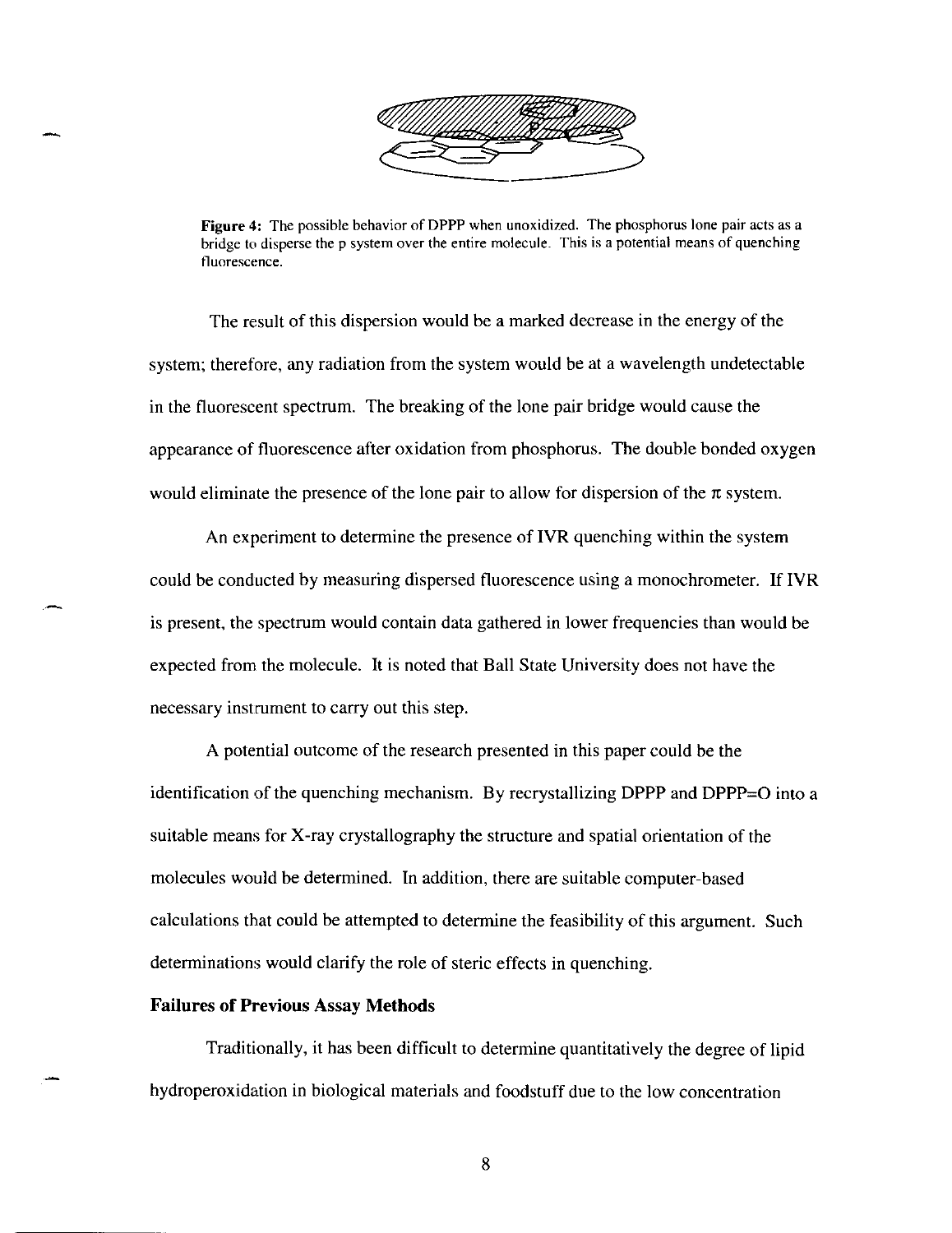levels, inherent instability, and molecular diversity [3-8). A variety of assay techniques were used to some measure of success; however, no one technique encompassed the needs for both quantitative and qualitative analysis.

Iodometry, extensively used for identification of lipid hydroperoxides in foodstuff, presents neither a sensitive nor a simple procedure for use with biomolecules. Thiobarbituric acid assays are used for the detection of biomolecules; however, the methods are insufficient for quantization and selective identification. Highly selective mechanisms, such as those employing enzymes, can determine the total degree of lipid hydoperoxidation in biomolecules with a great deal of sensitivity, but are also dependant upon the availability of the required enzymes and a complex identification procedure. Previous methods using High-Performance Liquid Chromatography (HPLC) with ultraviolet detection at 235nm (targeting conjugated diene systems) reported success at determining lipid hydroperoxides at molecular levels. Akasaka believed, however, that improvements to the HPLC assay could increase selectivity and sensitivity in the procedure [3-8).

#### **Newly Established Methods**

Akasaka's proposed change to previous HPLC studies includes the use of a fluorescent probe molecule for detection [3-8). Fluorometry allows for the accurate calculation of lipid hydroperoxide concentration without the dependence upon sophisticated procedures and multiple enzymes. Two methods are available for study using fluorescence, including the batch method and High Performance Liquid Chromatography (HPLC) post-column procedures.

-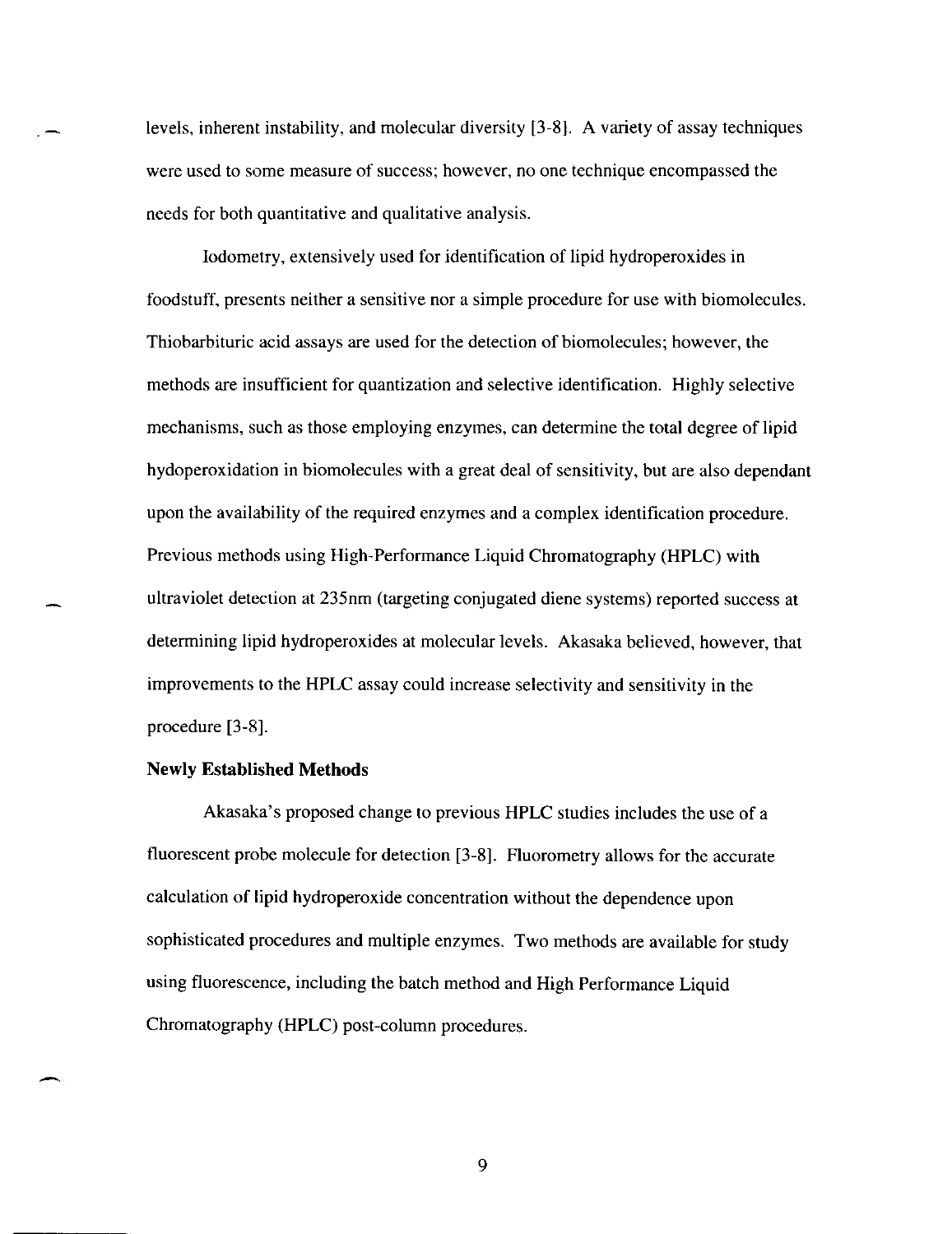The batch method is the more general, less selective examination for lipid hydroperoxide concentration; DPPP is added to the sample being examined, allowed to react, and the percent transmittance read by a fluorometer. Although not specific, the batch method gives an overall picture of the amount of peroxidation in the sample [3].

HPLC allows for the separation of a complex sample of lipids by polarity and molecular weight. Treatment of the analyte with DPPP occurs after separation in the column; therefore, the degree of peroxidation in each type of lipid in the overall sample may be determined by fluorometry. Another advantage to the process is the ability of DPPP to reduce the analyte in wide range of solvents; therefore, the HPLC method is not limited in efficiency by limitations on type of solvent or isocratic elution. DPPP allows the use of these methods to substitute for earlier procedures by creating two standard, sensitive, and efficient methods that are useful in the analysis of both biological materials and foodstuff [3-8].

## **Real World** Uses

The presence of lipid hydroperoxides in foodstuff is a common cause of lowering of food quality due to flavor change and, in some cases, toxicity. The study of food is the most common research in the literature available. Akasaka examined various oils and foods in route to developing his protocol for using DPPP in highly sensitive HPLCfluorometric detection [3-8]. Hartvigsen used size exclusion HPLC in combination with fluorometric detection to analyze fish oil enriched mayonnaises (12). Both groups found comparable success in accurately measuring the degree of peroxidation of the lipids in the samples.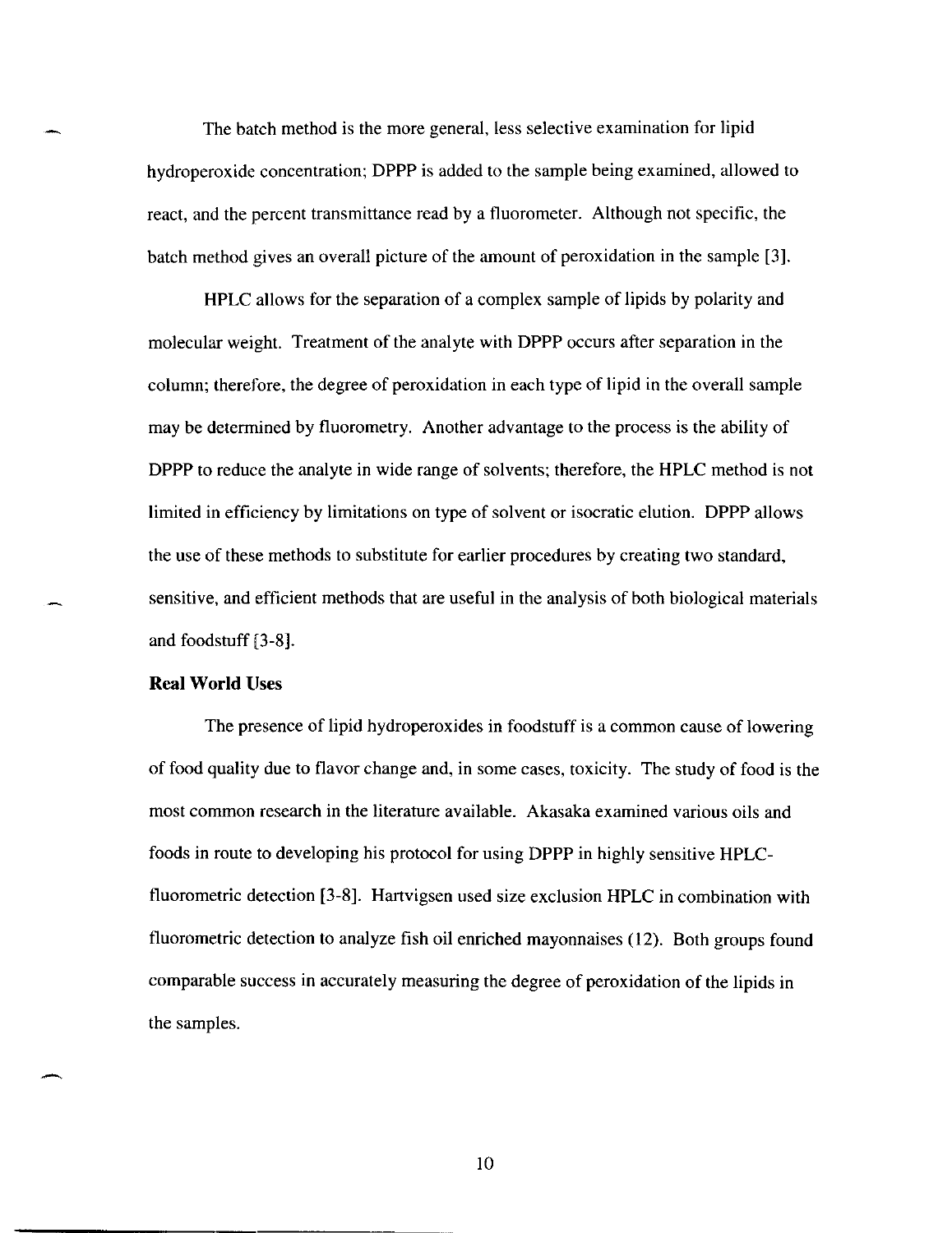There are a myriad of potential negative results from the presence of oxidized unsaturated fatty acids and fatty acid esters that have yet to be thoroughly explored in the scientific community. Noguchi's study used DPPP as mode of lipid peroxidation detection in the cellular membranes of polymorphonuclear leukocytes (PMNs) using a spectrofluorophotometer and fluorescent microscopy [13]. DPPP proved to be a useful indicator of the degree of oxidation in the PMNs due to its stoichiometric reactivity with lipid hydroperoxides and ability to integrate within, and stain, the cell membrane. He also found an overwhelming preference for reaction with a lipid hydroperoxide as opposed to those involving aqueous peroxides. Noguchi also quantified the sensitivity of the DPPP  $\rightarrow$  DPPP=O system as having the possible detection range down to 1 femto mol of peroxide [13].

The Noguchi study is a significant link between lipid hydroperoxide detection and an ability to study their role in the onset of atherosclerosis. Low density lipoprotein (LDL) levels are generally used as an indicator of risk for heart disease and oxidized LDL particles. which occur naturally in vivo, are biologically active on the endothelial cell lined arterial walls [14]. In a study conducted by Chapman, it was determined that oxidation of the lipids on a low to medium density LDL caused the particle to be apoptosis-inducing in endothelial cells [14]. Furthermore, the extent of peroxidation and concentration of oxidized LDL particles correlated to cytotoxicity in endothelial cells. Apoptotic cells have been found in atherosclerotic plaques and are correlated with an elevated risk of heart disease [14]. Using DPPP to analyze LDL samples from patients at risk for heart disease may help indicate the stage of progression of disease and the chance that plaques have formed on the walls of the arteries.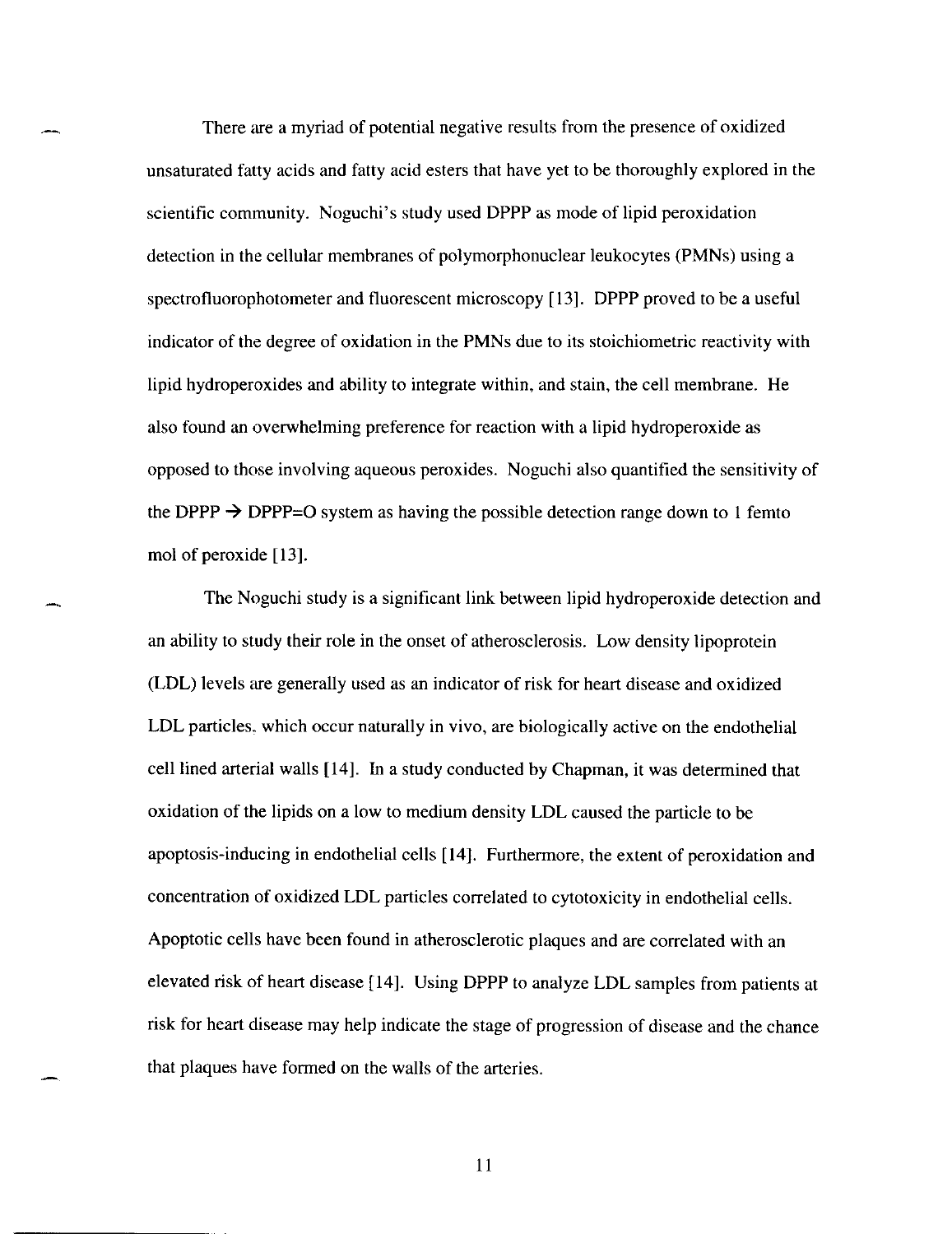In addition to heart related uses, DPPP has the potential to be used in an antitumor platinum complex. The lone pair on the phosphorus (III) center of the DPPP molecule can donate to a variety of transition metals upon which it is essentially oxidized to phosphorus (V). The extent of the donor ability will be addressed in the research included in this paper. Platinum, the transition metal used in a widely-used anti-tumor drug, *cis piatin,* possesses cytotoxic properties when incorporated in the DNA of a cell. The molecule binds to the guanine bases of the DNA double helix causing irreversible damage and inducing cell death. The problem with *cis piatin* is the tendency for the molecule to accumulate in the kidney and cause non-cancer related problems [15]. Ongoing research into the field of anti-tumor therapy is looking at modifying the platinum center by binding it to phosphines. DPPP, with its fluorescent capabilities and lipophilic nature, would be a novel agent to complex with the platinum and would provide a tracking mechanism for the drug's movement inside and outside the cell. **Purpose** 

The purposes of this study were to investigate the general nature of DPPP and its oxide. Nuclear magnetic resonance (NMR) spectra will be presented for both molecules as well as the sequences of attempts at recrystallation. A discussion of the ability of the phosphorus to donate its lone pair is also included.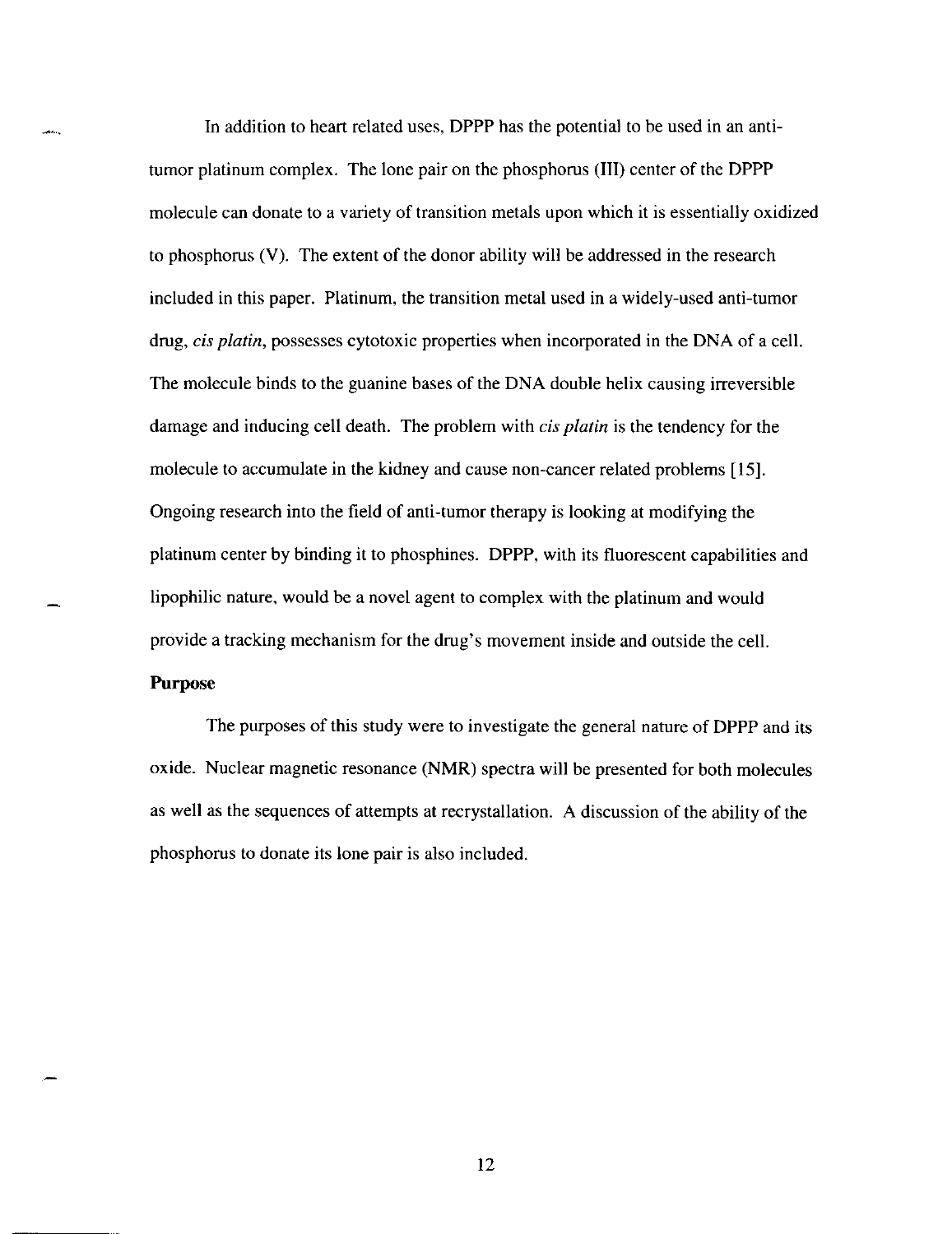## **Methods and Results**

| <b>Solvents</b>                                                                                                            | <b>Dissolving</b><br><b>Temperature</b> | Recrystallization<br><b>Temperature</b>                  | Result                                                                 |
|----------------------------------------------------------------------------------------------------------------------------|-----------------------------------------|----------------------------------------------------------|------------------------------------------------------------------------|
| 3ml dichloromethane.<br>2ml abs. ethanol.<br>2ml benzene                                                                   | boil 5 min                              | Refrigerator (stoppered,<br>open arm)                    | Microcrystals formed                                                   |
| 2ml dichloromethane.<br>3ml abs ethanol                                                                                    | heat, but never<br>reached boiling      | Refrigerator (stoppered,<br>open arm<br>Next day freezer | White crystals formed in<br>solution $-$ "fluffy" – solvent<br>adhered |
| Solution reheated (mostly ethanol with small<br>amount ethanol and benzene) to dissolve,<br>1 ml ethanol.<br>1.5ml heptane | Cooled to room<br>temp                  | Refrigerator (stoppered,<br>open arm)                    | White crystals formed in<br>solution - solvent adhered                 |
| 0.5ml dichloromethane                                                                                                      | heat, but never<br>reached boiling      | Refrigerator (stoppered,<br>open arm)<br>Freezer         | White crystals formed in<br>solution - solvent adhered                 |

**Table 1: Descriptions** of the **various recrystallization attempts** of DPPP. **All attempts were made in a single arm Erlenmeyer flask using a variety of solvents and temperature variations. As can be seen, the**  results of the attempts were not the quality of crystal required for X-ray analysis.

#### Recrystallization Attempts of DPPP

#### *Dichloromethane, Ethanol, Benzene*

Diphenyl-l-pyrenylphosphine (DPPP) was placed in a single arm flask with 3 ml dichloromethane, 3 ml absolute ethanol, and 2 ml benzene. The solution was heated to dissolve and allowed to boil for 5 minutes. After cooling to room temperature, the flask was stoppered and cooled to 4°C in a refrigerator and then transferred to a freezer with the arm stoppered to induce crystallization. This crystallization attempt yielded microcrystals, which were unsuitable for X-ray analysis.

#### *Dichloromethane, Ethanol*

2 ml dichloromethane was added to the remaining mixture from above (mostly ethanol, some dichloromethane and benzene). The mixture was heated until just before boiling and then 3 ml absolute ethanol was added. The final mixture was stoppered and placed in the refrigerator. The next day the solution was placed in the freezer. The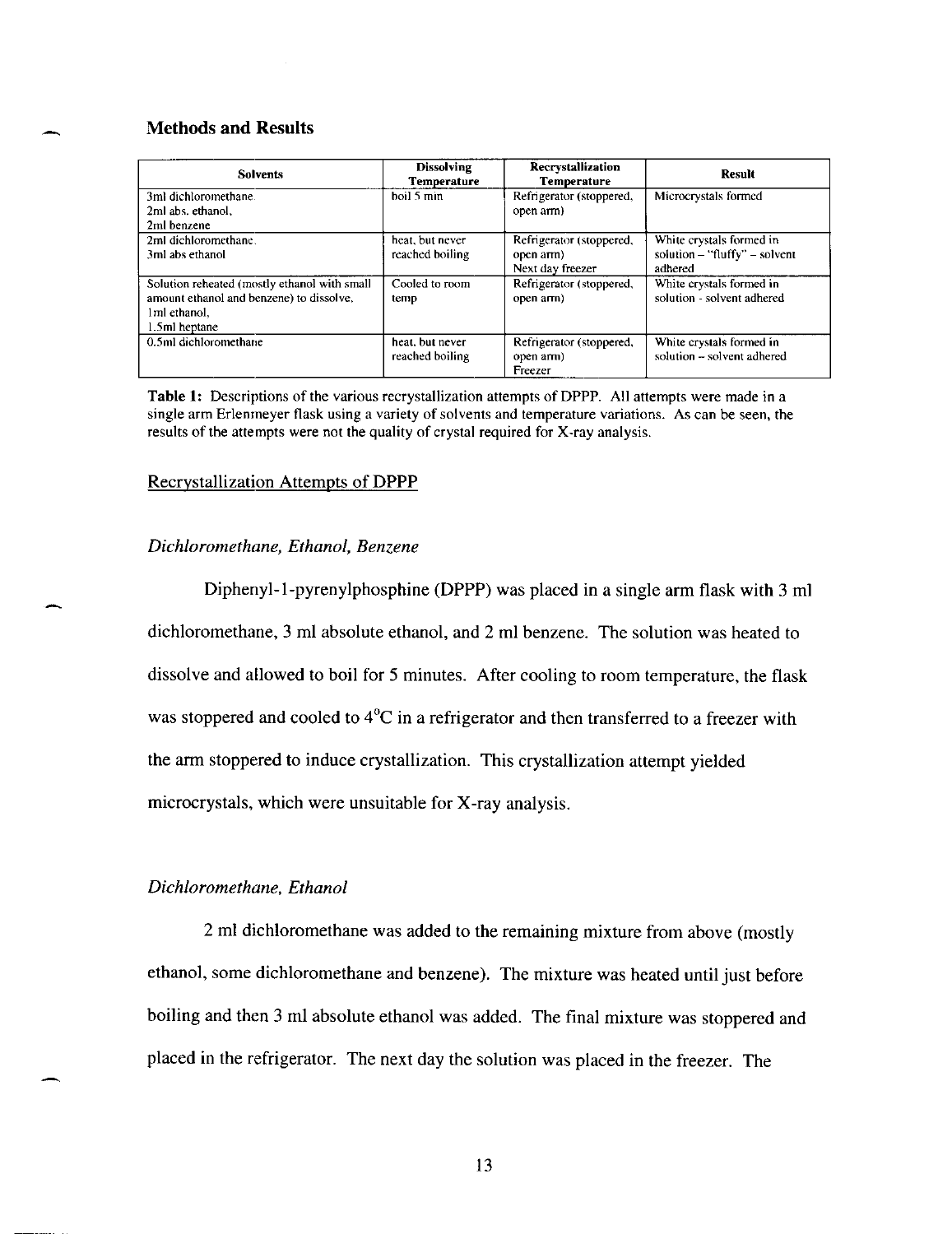resultant precipitate was highly adsorbed with the solvent system; the crystals appeared fluffy, white, and fragile.

#### *Ethanol, Heptane*

The above solution was heated to dissolve the precipitated DPPP. 1 ml ethanol was added along with 1.5 ml heptane. The solution should be mostly ethanol with small amounts of dichloromethane and benzene. The warm solution was then stoppered and allowed to cool to room temperature. The precipitated yield was white crystals with solvent adsorbed (unsuitable for analysis).

## *Dichloromethane*

The above solution was reheated to dissolve the DPPP and 0.5 ml dichloromethane was added. The solution was allowed to cool, stoppered overnight to room temperature, then was placed into a refrigerator. After approximately a week, the solution was transferred to a freezer. White crystals precipitated out of solution with solvent adsorbed (unsuitable for analysis).

#### Unsuccessful Oxidation of DPPP

0.75g of DPPP was dissolved into a solution of 18ml dichloromethane. 3 drops of 30% hydrogen peroxide was added as an oxidant along with a miniscule amount of concentrated sulfuric acid as a catalyst. After allowing the solution to stir for 30 minutes, it was added to a separatory funnel and extracted with 25ml of a 10% sodium thiosulfate solution. The bottom layer was saved and 10ml of ethanol was added to clear. After the solvent evaporated off, the remaining crystals were yellow-orange in color, asymmetric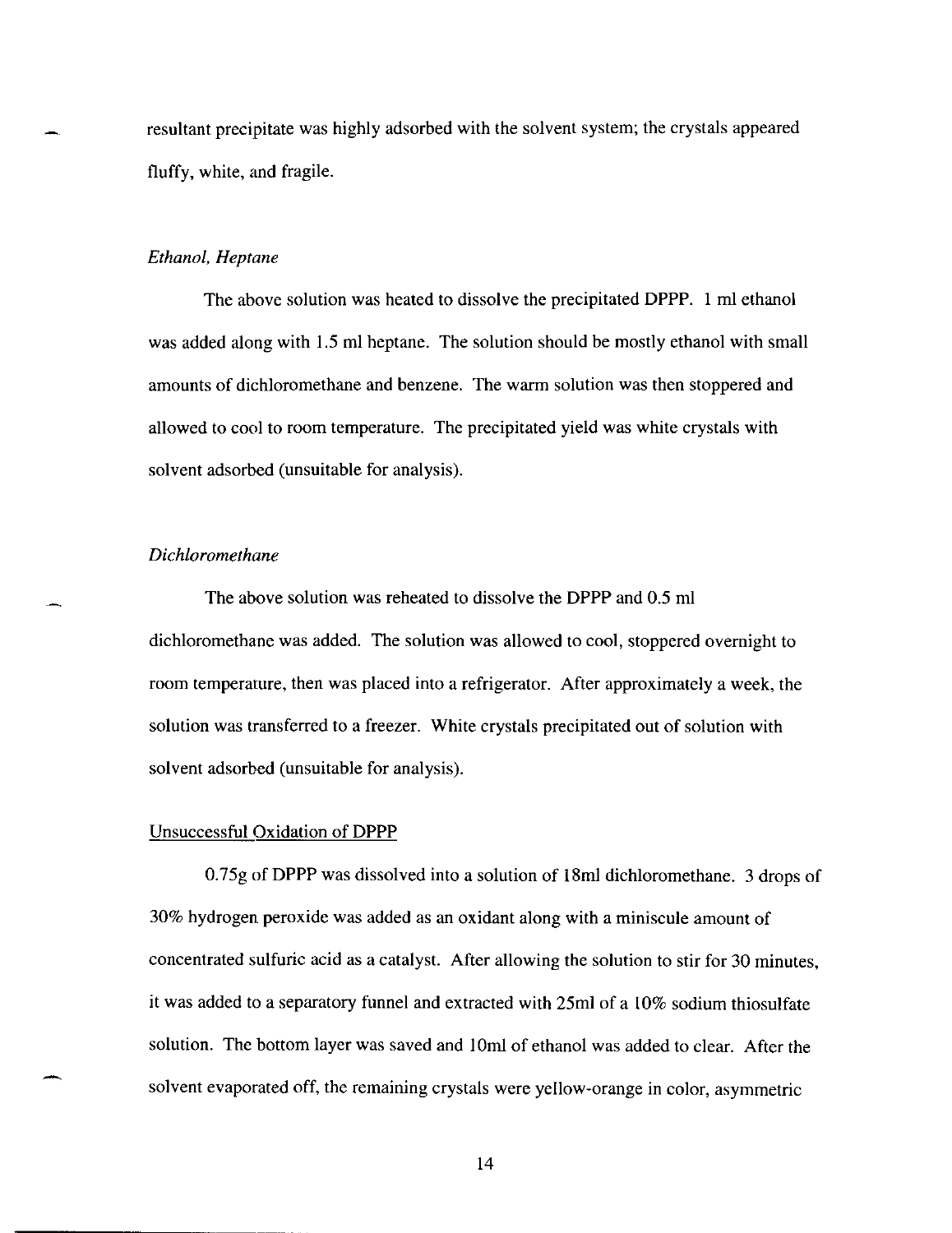and varied in shape and thickness. There were no crystals isolated that were suitable for X-ray analysis due to their non-uniform shape and fragility.

#### Successful Oxidation of **DPPP**

0.7Sg of **DPPP** was dissolved in a solution of 3ml methanol, 3ml dichloromethane. 4 drops of 30% hydrogen peroxide was added as an oxidant with a spatula tip of tetrabutylammonium hydrogen to catalyze the reaction. The solution was allowed to stir for three days. The resultant fine, tan particles from the evaporated solution were redissolved in IOml dichloromethane to make a dark yellow-brown solution. The solution was transferred to a 12Sml seperatory funnel and extracted with 2Sml 10% sodium thiosulfate solution. The aqueous layer was saved and IOml ethanol added to the dark brown solution. The single arm flask was stoppered and allowed to sit at room temperature.

Since the solution appeared to be a dark brown color it was determined that decolorization was needed. The solids were redissolved in 7ml dichloromethane over heat to boil. A spatula tip of decolorizing carbon was added and the solution boiled for 5 minutes. The solution was then hot vacuum filtered through diatomaceous earth and washed with 2ml dichloromethane. A noticeable amount of decolorization was noticed; the solution changed from dark brown to a lighter yellow-brown.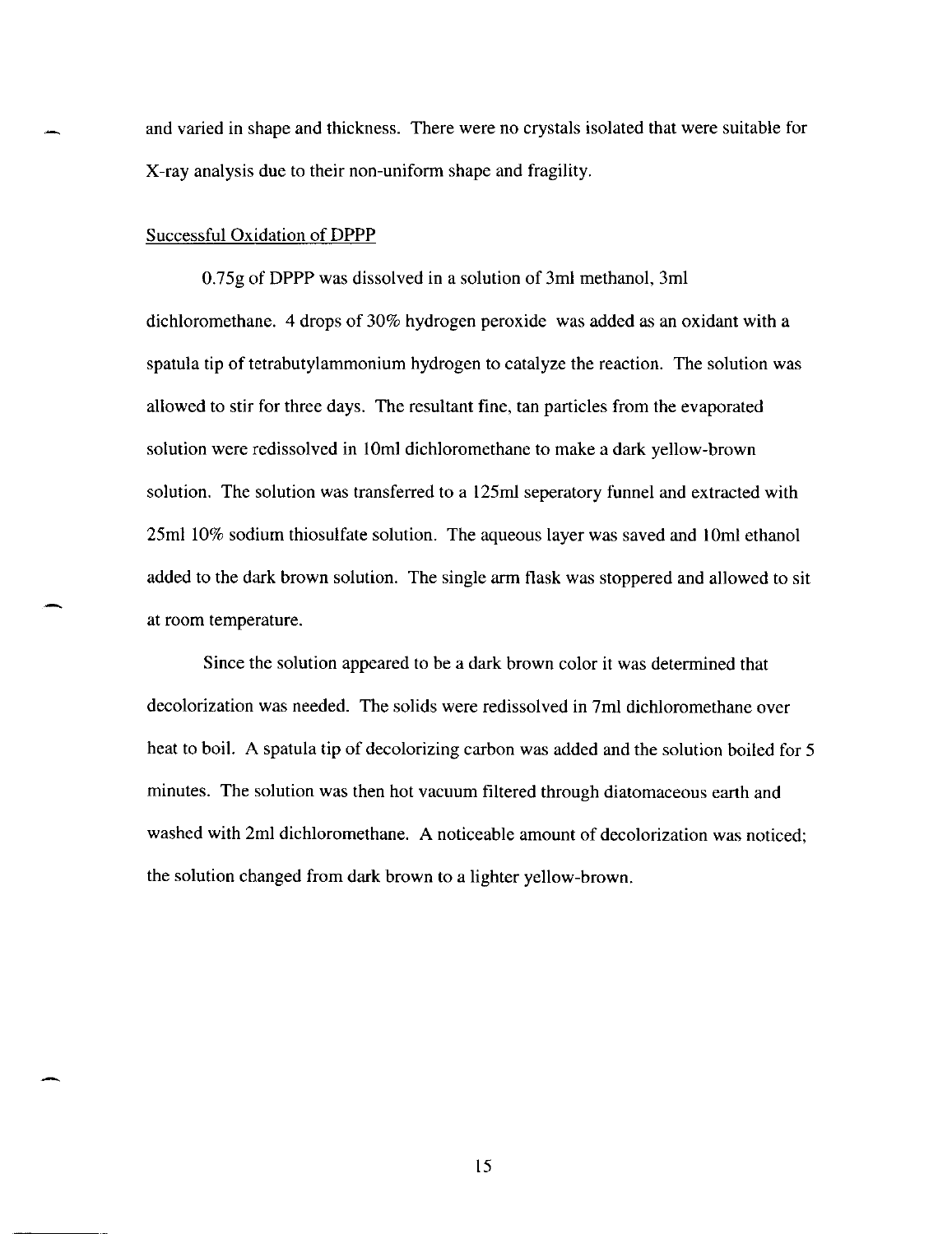| <b>Solvents</b>                                                      | <b>Dissolving</b><br><b>Temperature</b>          | <b>Recrystallization Temperature</b>                                    | Result                                                                            |
|----------------------------------------------------------------------|--------------------------------------------------|-------------------------------------------------------------------------|-----------------------------------------------------------------------------------|
| 9ml dichloromethane<br>(decolorizing step),<br>3ml abs. ethanol      | Boiled with<br>dichloromethane 5<br>minutes      | Refrigerator (10 days, stoppered,<br>open arm)<br>Freezer (7 days)      | Dark, brown granular crystals<br>formed (mostly large $-3-4$ mm in<br>length?)    |
| 18ml ethanol                                                         | Boiled $\sim$ 10 minutes to<br>concentrate       | Room temperature (stoppered,<br>open arm)                               | Flufty white-tan crystals                                                         |
| $\sim$ 5ml toluene                                                   | Boiled to concentrate,<br>$-0.5$ -1 ml taken off | Room temperature (1 day,<br>stoppered, open arm)                        | Spherical crystals, some<br>promising needle shaped<br>crystals on walls of flask |
| $~5$ ml toluene                                                      | Boiled to dissolve                               | Freezer (1 day)                                                         | Small crystals, brown,<br>seemingly less adsorbed                                 |
| $~\sim$ 7ml toluene then decolorized<br>and added $-3$ ml additional | Boiled to dissolve                               | Cooled to room temperature,<br>Freezer (? days, stoppered, open<br>arm) | Mixture of cream and amber<br>crystals, fragile                                   |

Table 2: Descriptions of the various attempts at recrystallization of DPPP=O. Smaller, less adsorbed crystal formations were apparent in these attempts; however, there were no X-ray quality samples yielded.

#### Recrystallization of DPPP-O

#### *Dichloromethane, Ethanol*

Following the decolorization step, the oxidized DPPP product remained dissolved in approximately 7 ml dichloromethane. 3 ml absolute ethanol was added to the single arm flask; the vessel was stoppered and placed in the refrigerator with the side arm open. After 10 days the solution was moved to the freezer for 7 days, over which the precipitate formed. The resulting precipitate was dark, brown granular crystals, many as large as approximately 3-4 mm in length, yet still unsuitable for X-ray crystallographic analysis.

## *Pure Ethanol*

Solid DPPP=O was dissolved into 18 ml boiling absolute ethanol. After complete dissolution, the mixture was allowed to boil 10 minutes to concentrate. The single arm flask was stoppered and allowed to cool to room temperature with an open arm. After approximately I week, fluffy, white to tan precipitate formed in solution. These were unsuitable for analysis due to the apparent absorption of the solvent.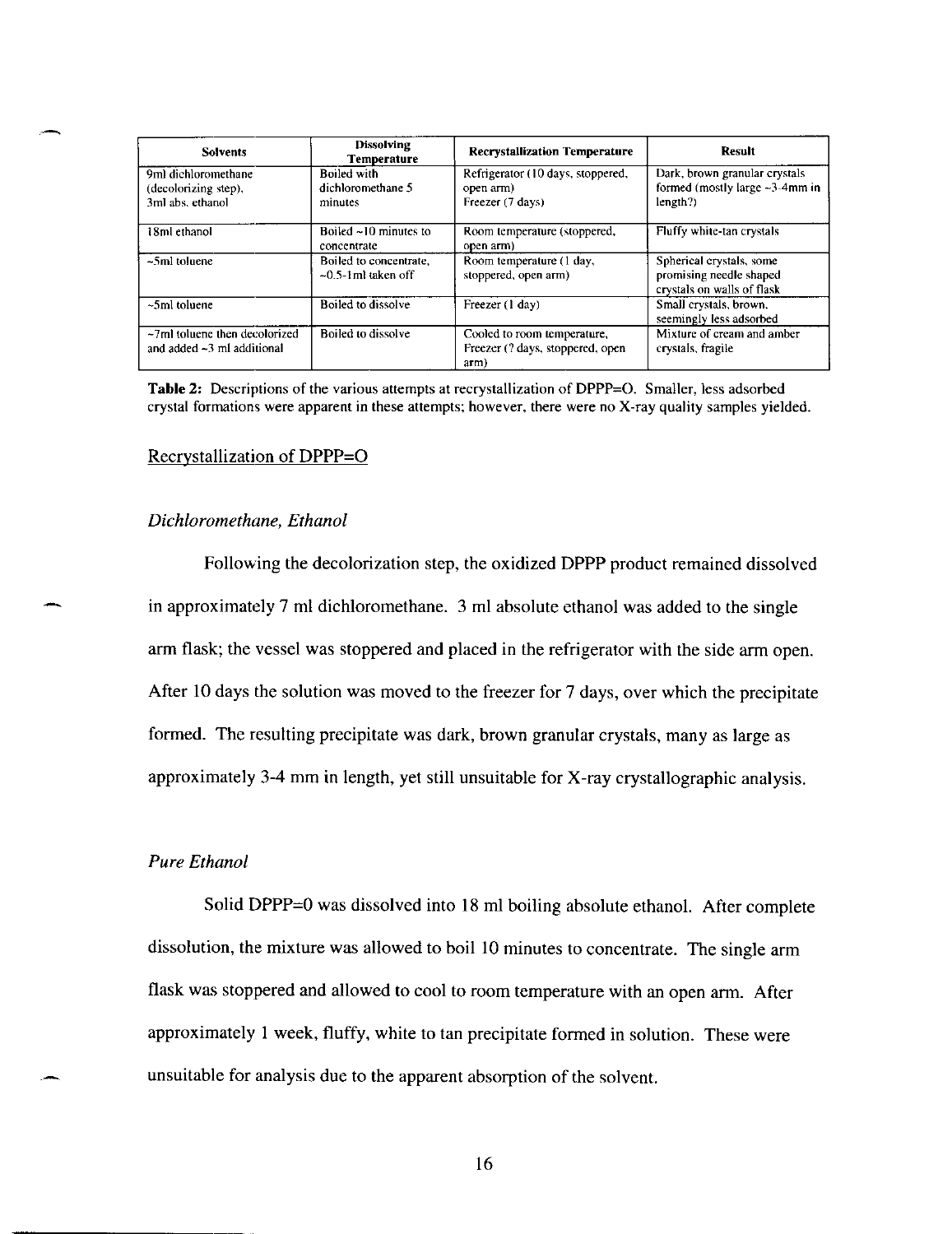#### *Toluene*

#### • Room Temperature

Solid DPPP=O was dissolved in 5 ml boiling toluene and allowed to concentrate; approximately 0.5 ml were taken off. The solution was removed from the heat and stoppered. The liquid was yellow-brown, dark, and almost cloudy in appearance. The resultant precipitate after one day was almost perfectly spherical of crystals with solvent adsorbed. A small amount of needle-like crystals formed on the solvent-air line of the flask; however, seemed too fragile for analysis.

## *Toluene*

**Freezer** 

The oxidized DPPP was redissolved in boiling toluene, removed from the heat, and placed directly into the freezer. Overnight, small brown crystals precipitated out of the solvent; they began small, but by afternoon seemed to be adsorbing the solvent.

## *Toluene*

After Decolorization, Freezer

The oxidized DPPP was redissolved in 7 ml of toluene and then decolorized due to the observation of a significant amount of black residue accumulated on the normally white boiling chip. The solution was boiled for 7 minutes with a spatula tip of decolorizing carbon. The solution was then filtered through diatomaceous earth and the resultant fluid was amber in color – a noticeable change from the previous solution. Approximately 3 ml of additional toluene was added to the solution. The decolorized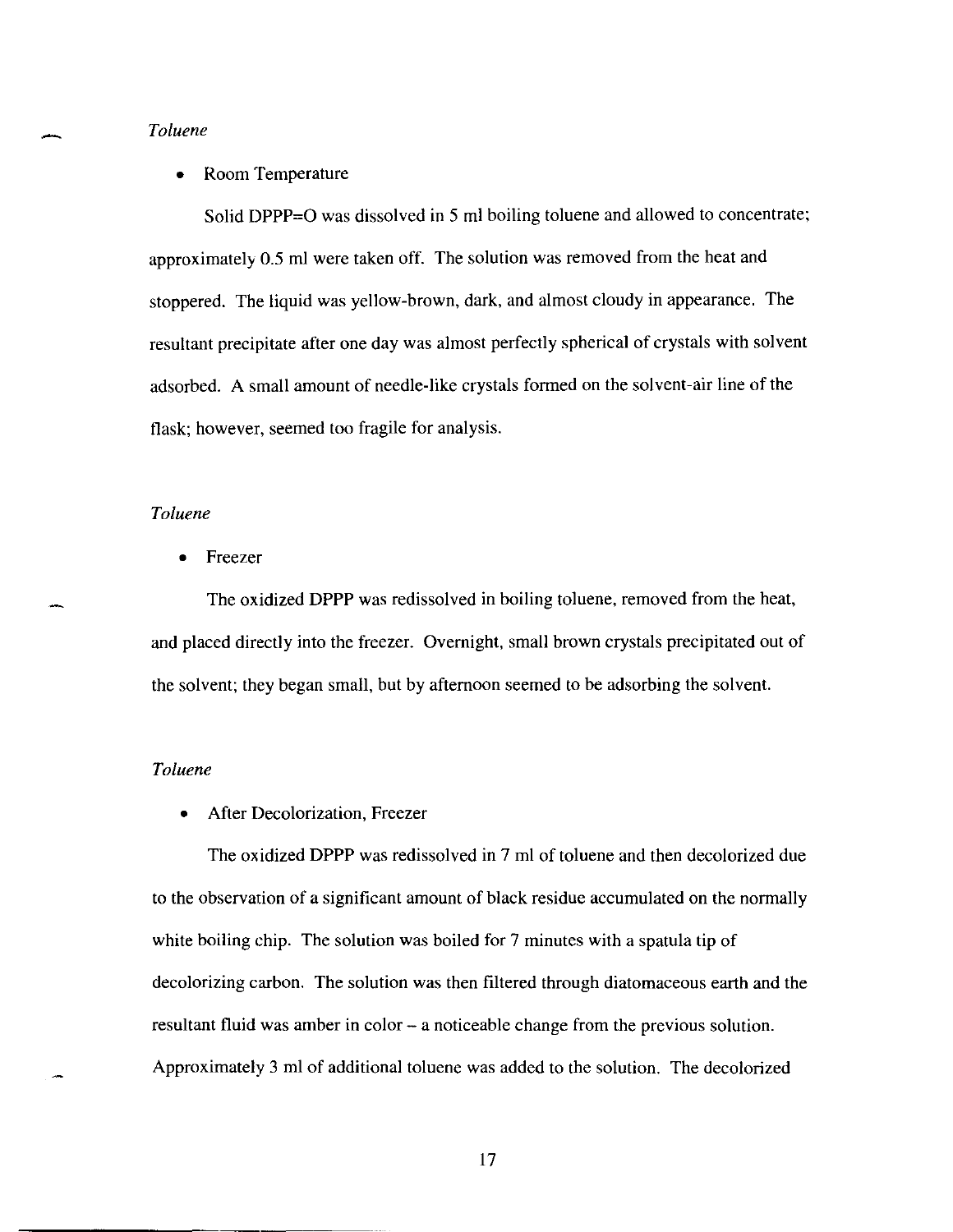solution was placed in the freezer, stoppered, with the arm open. After 3 days, a fine tan precipitate formed a think cake on the bottom of the flask.

## *Toluene*

• More Dilute, Freezer

Since the last trial seemed to precipitated too quickly, the DPPP=O was redissolved into the existent toluene by heating to boiling. 3.5 ml additional toluene were added and brought to a boil. The solution was then stoppered and placed into the freezer with the arm open. These crystals showed the most promising results in both size and shape. The structure when examined under the stereoscope displayed the appearance of less solvent adsorption into the structure. Current trials, concluded after the deadline of this paper, explore the use of mesitylene as a solvent.

## *Nickel Carbonyl, Phosphorus Lone Pair Availability*

This data was contributed by Dr. Bruce Storhoff, from his unpublished experimental results:

|             | $V(CO)A_1$ (cm <sup>-1</sup> ) | <b>Difference from</b><br>$TPP$ (cm <sup>-1</sup> ) |
|-------------|--------------------------------|-----------------------------------------------------|
| <b>TPP</b>  | 2069.35                        |                                                     |
| <b>DPPP</b> | 2068.96                        | 0.39                                                |
| <b>PDPP</b> | 2068.45                        | 0.90                                                |

Table 3:  $v(CO)A_1$  stretching frequencies for TPP, DPPP, and PDPP. The estimated error for this experiment is +/- 0.1 cm<sup>-1</sup>.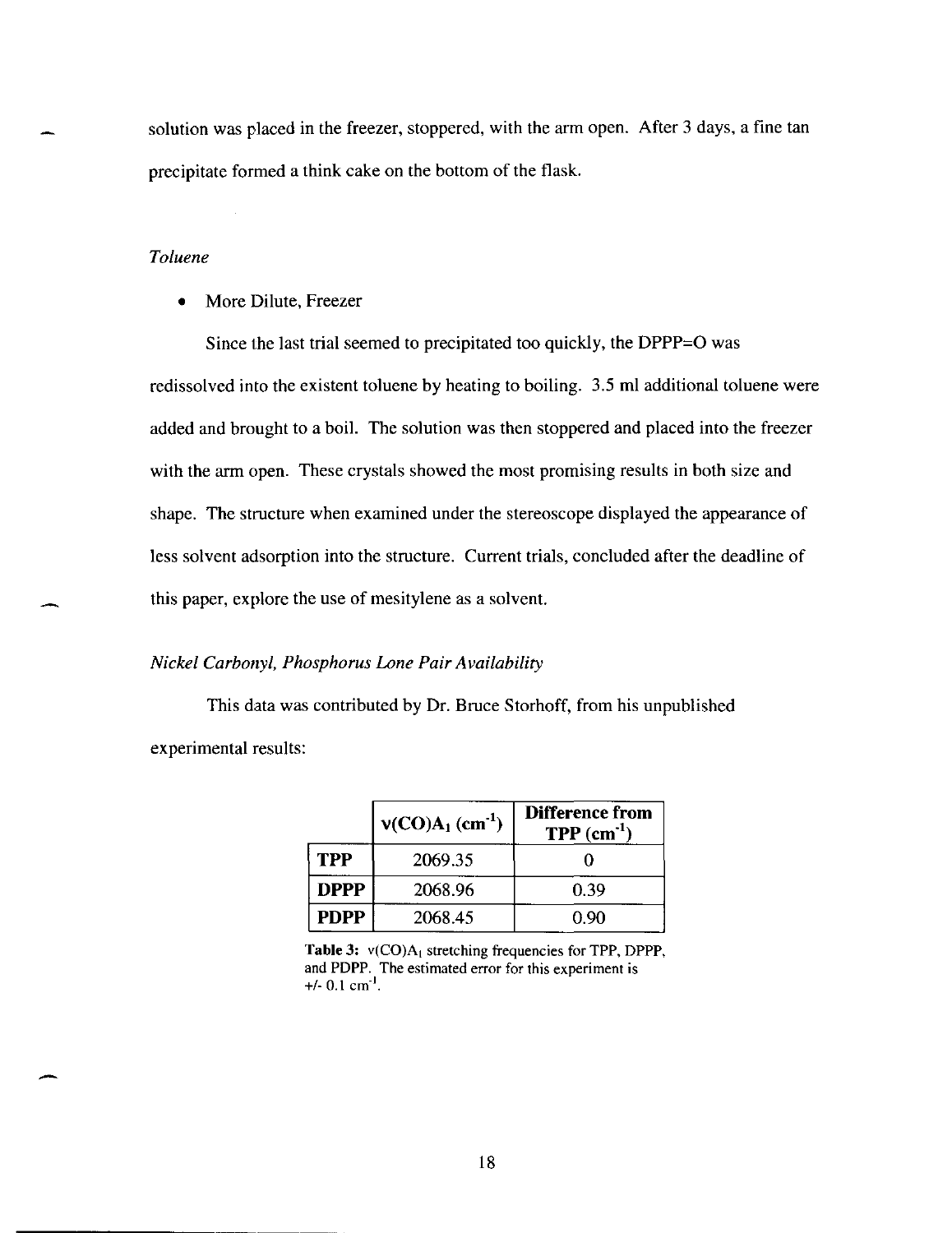#### **Discussion**

-

-

#### *Availability of the Lone Pair on Phosphorus*

Spectra 1, 2, and 3 are infrared spectra of TPP, DPPP, and

phenyldipyrenylphosphine (PDPP), respectively. A noticeable shift of the  $v(CO)A_1$  to a lower wavenumber occurs upon the sequential substitution of pyrenyl groups for phenyl rings. Table 3 shows the  $A_1$  stretching frequencies for the three compounds and the difference between TPP and the molecules with substituted pyrenyl groups. DPPP causes the nickel carbonyls to stretch at a frequency  $0.30 \text{ cm}^{-1}$  lower than TPP, indicating that the lone pair is more readily donated. In addition, PDPP causes a change in stretch 0.90  $cm<sup>-1</sup>$  lower in frequency than TPP. This data indicates that the substitution of the pyrenyl group on the phosphine causes the phosphorus lone pairs to participate more actively in metal carbonyl backbonding. The backbonding weakens the carbon-oxygen double bond and decreases the stretching frequencies. Since the error in this experiment is estimated to be only  $\pm 0.1$  cm<sup>-1</sup>, the 0.35 cm<sup>-1</sup> should be considered significant.

In comparison with the nickel carbonyl  $v(CO)A_1$  data published by Tolman [2], TPP, DPPP, and PDPP all lie in the middle of the range  $(2056 - 2110 \text{ cm}^{-1})$  for lone pair donor ability. The information garnered from this experiment suggests that DPPP could be a useful ligand for a platinum anti-tumor agent. Although it is readily apparent that the substitution of pyrenyl groups to the phosphine molecule increases the availability of the lone pair of electrons, the reasoning for this increase is not yet known.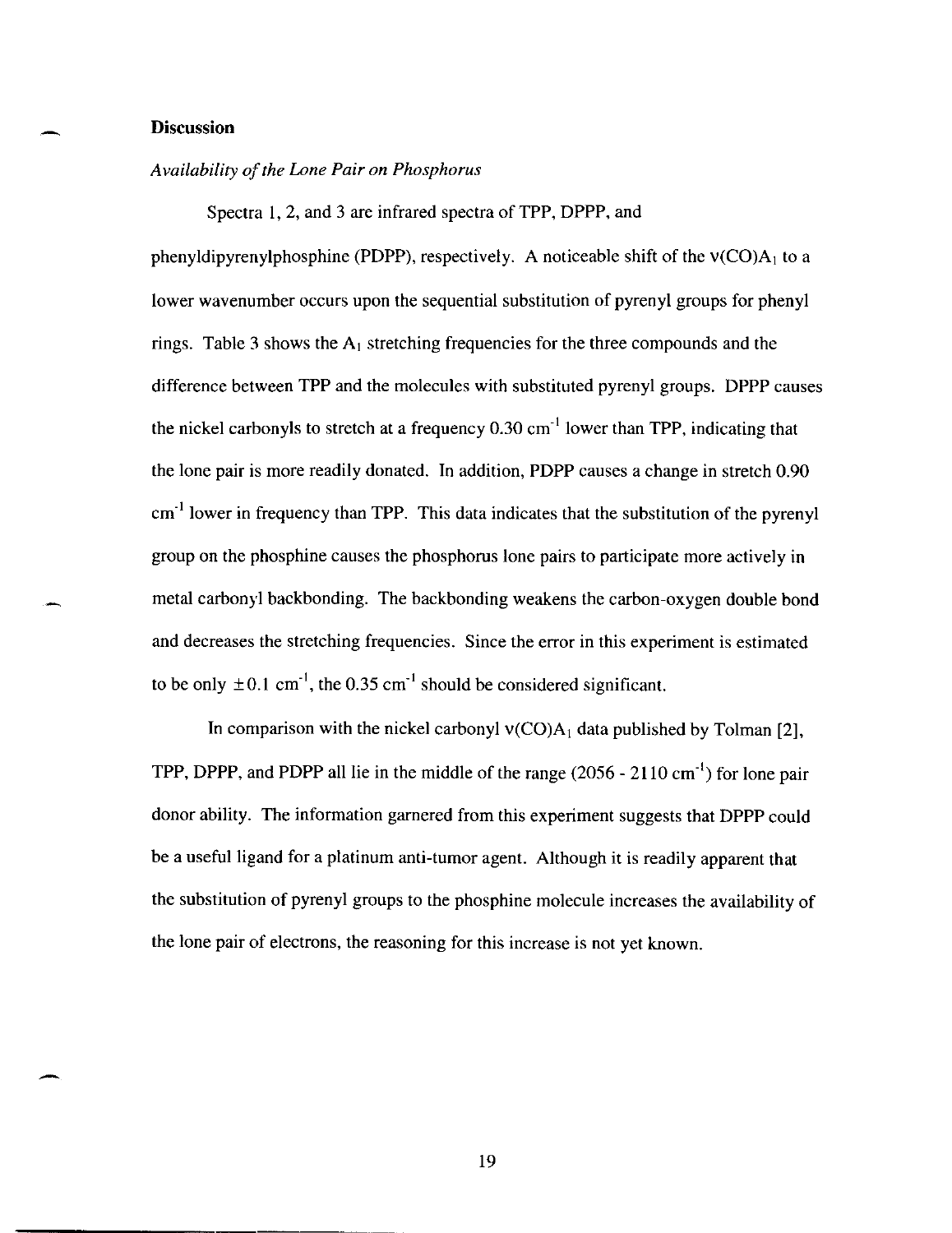## *DPPP Recrystallation*

The attempts at recrystallizing DPPP from a variety of solvents and in a range of temperatures and concentrations failed. Each attempt yielded similar results; the precipitate formed were large, "fluffy", extremely fragile masses, which were unsuitable for X-ray analysis. Due to time constraints and difficulty, recrystallization attempts on DPPP were abandoned to pursue other aspects of this investigation.

Volatile, polar solvents at high concentrations comprised most of the trials for recrystallization and that could be reasoning behind much of the difficulty experienced. DPPP=O recrystallizations yielded smaller, more needle-like crystals when toluene, a relatively large, non-polar organic solvent, was used and the recrystallization took place in dilute solution. Adherence of the solvent appears to be unavoidable; therefore, pure crystals should not be expected. Although purity would be ideal, sharp, needle-like crystals obtained by any means would allow for X-ray analysis.

#### *DPPP=O Recrystallization*

Recrystallization from a dilute solution of a large aromatic solvent should prepare an adequate crystal for X-ray analysis. Small, polar, volatile solvents did not provide precipitate that had the sharp, thin appearance required. DPPP=O appears to respond to a solvent with opposite properties. It should be noted that due to the dilute nature of the system, as well as the low volatility of the solvent, the formation of crystals takes four or more days in the freezer to complete. The next trial for recrystallization will use mysitylene (1,3,5-trimethylbenzene) as the solvent.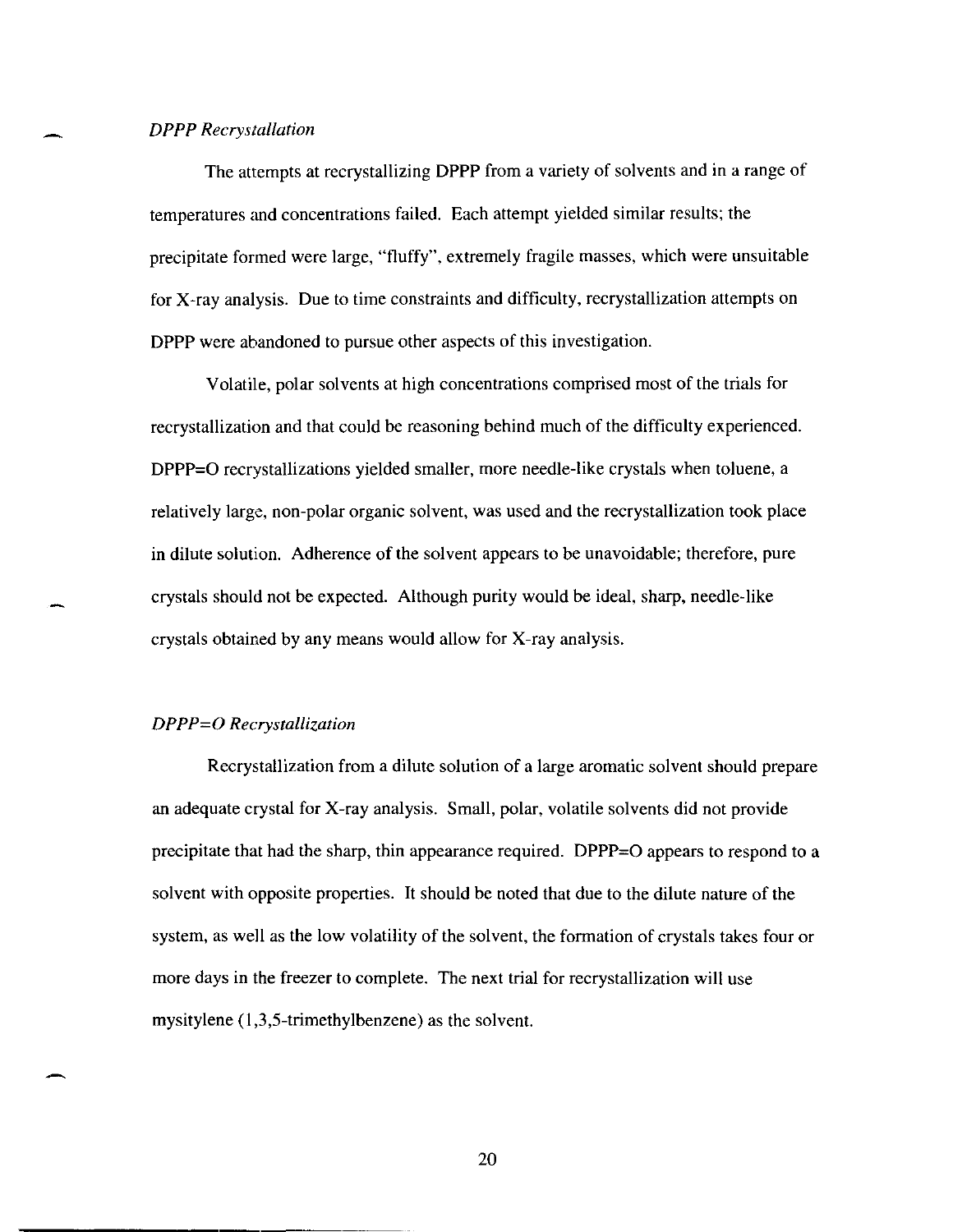#### Oxidation of **DPPP** to **DPPP=O**

The  $31\text{P}$  NMR spectra for DPPP and the two oxidation attempts to DPPP=O are Spectra  $4 - 6$ . DPPP has a characteristic chemical shift at  $-13.34$  ppm, while the oxide occurs downfield at 33.39 ppm. These chemical shifts are very sensible; the unoxidized phosphorus, bonded to only carbon is shifted toward a very low ppm, while the phosphorus double bonded to the electronegative, deshielding oxygen causes a large downfield shift.

Spectrum 5 is the NMR for the unsuccessful oxidation attempt on DPPP. The NMR has two peaks: -13.34 ppm, indicating the presence of DPPP, and 33.39 ppm, indicating the presence of DPPP=O. By comparing the magnitudes of the peaks, the estimated percent oxidation for the unsuccessful reaction was only about 28%. Spectrum 6, the NMR from the product of the second oxidation, shows only one peak at 33.39 ppm, corresponding with the presence of only oxidized product.

The actual required time frame is not known for the oxidation step. 24 hours allowed enough time to produce full oxidation; however, it may be possible to complete this step in a shorter amount of time. The mixed solvent system allowed the reaction to take place in a smaller volume of solvent, while the tetrabutylammonium hydrogen catalyzed the reaction efficiently at room temperature. It should be noted that the initial product of the second oxidation was a dark liquid requiring two decolorization steps to make it suitable for recrystallization.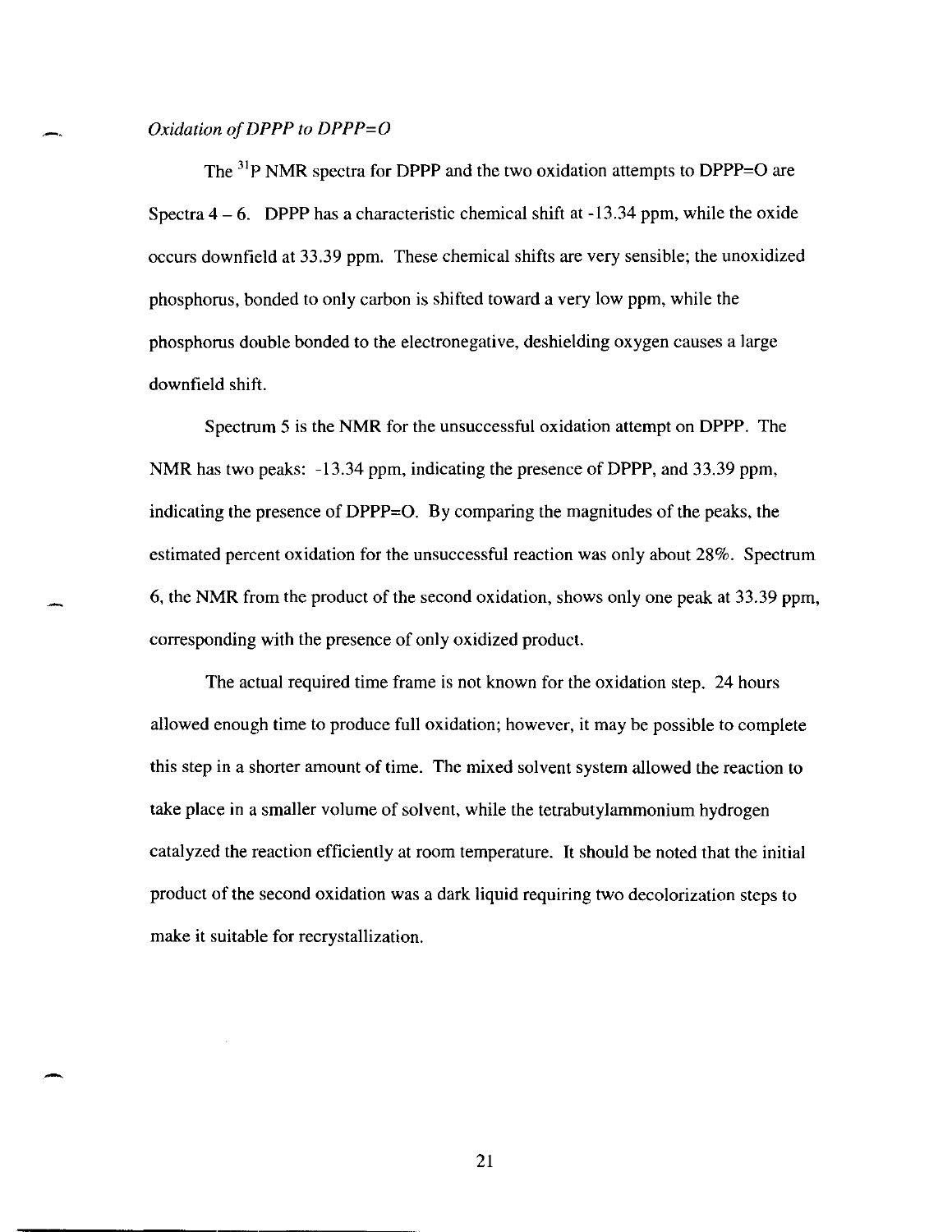#### **Conclusion**

-

-

Recrystallization of DPPP=O to a product suitable for X-ray crystallography seems to be within grasp. The results of the X-ray analysis will allow for further characterization of the oxide cone angles, spatial arrangement, and, possibly, indicate a reason behind the quenching phenomenon observed in the unoxidized DPPP. Further trials are needed to explore recrystallizing DPPP; perhaps a solvent similar to that which is useful in the oxide recrystallization will be suitable for DPPP as well.

Although a viable electron donor, DPPP apparently has not been considered among those studied as possible phosphorus ligands for *cis platin* derivatives. DPPP could be ideal due to the fluorescent properties of its oxide; it could serve as both a component of an anti-tumor drug, as well as a fluorescent tag to determine the selectivity of the molecule for certain cells or regions of DNA.

Future research conducted on this topic should include further recrystallizations of DPPP to enable the X-ray analysis. A dispersed fluorescence study of DPPP would indicate whether IVR is the mechanism for quenching within the unoxidized DPPP molecule. Biochemical research should not only explore the use of DPPP in both anticancer research, but also for use in a fluorescent DNA tag.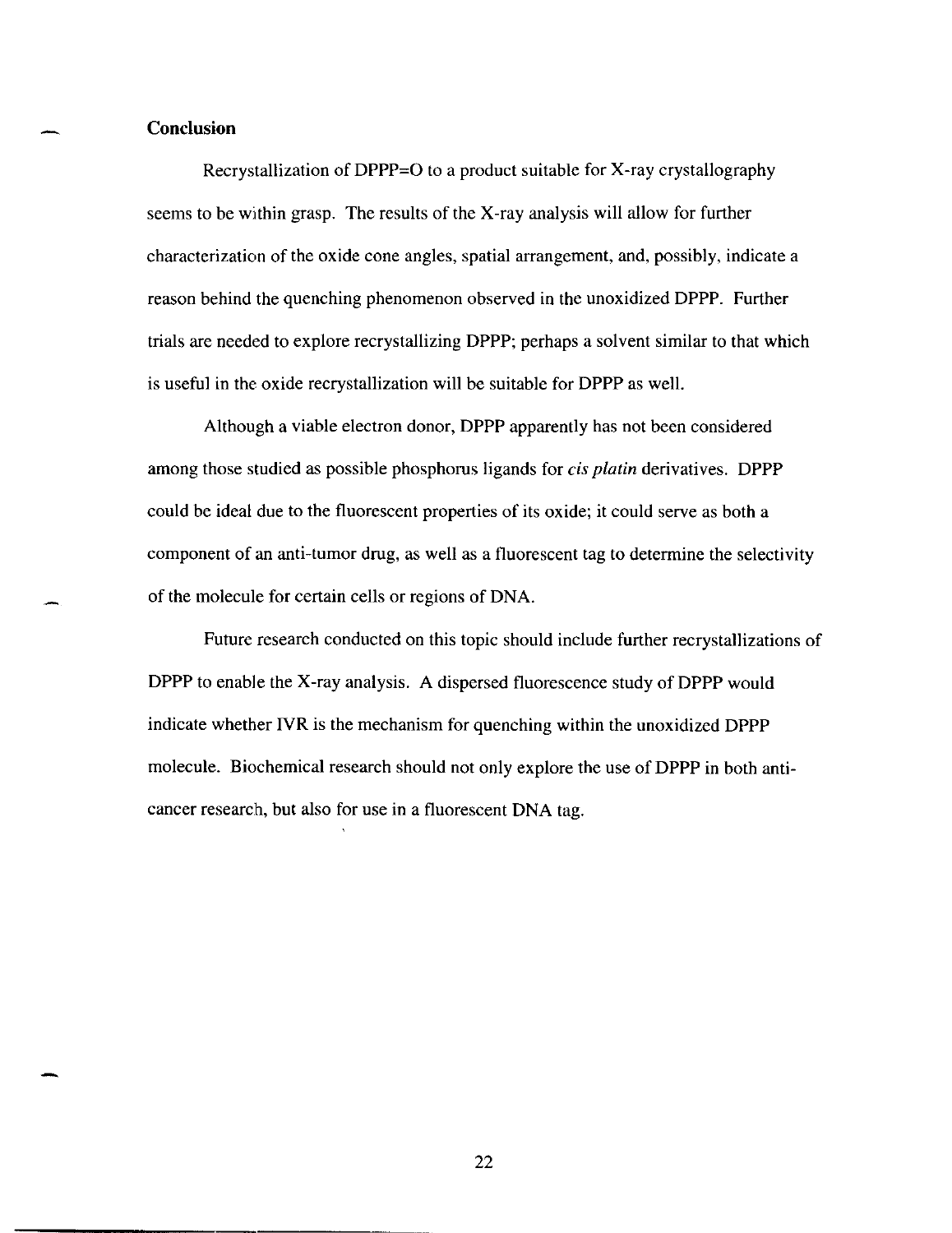

**Spectrum 1:** IR spectrum of TPP. The v(CO)A<sub>1</sub> stretching frequency for TPP is 2069.35 cm<sup>-1</sup>.

IV w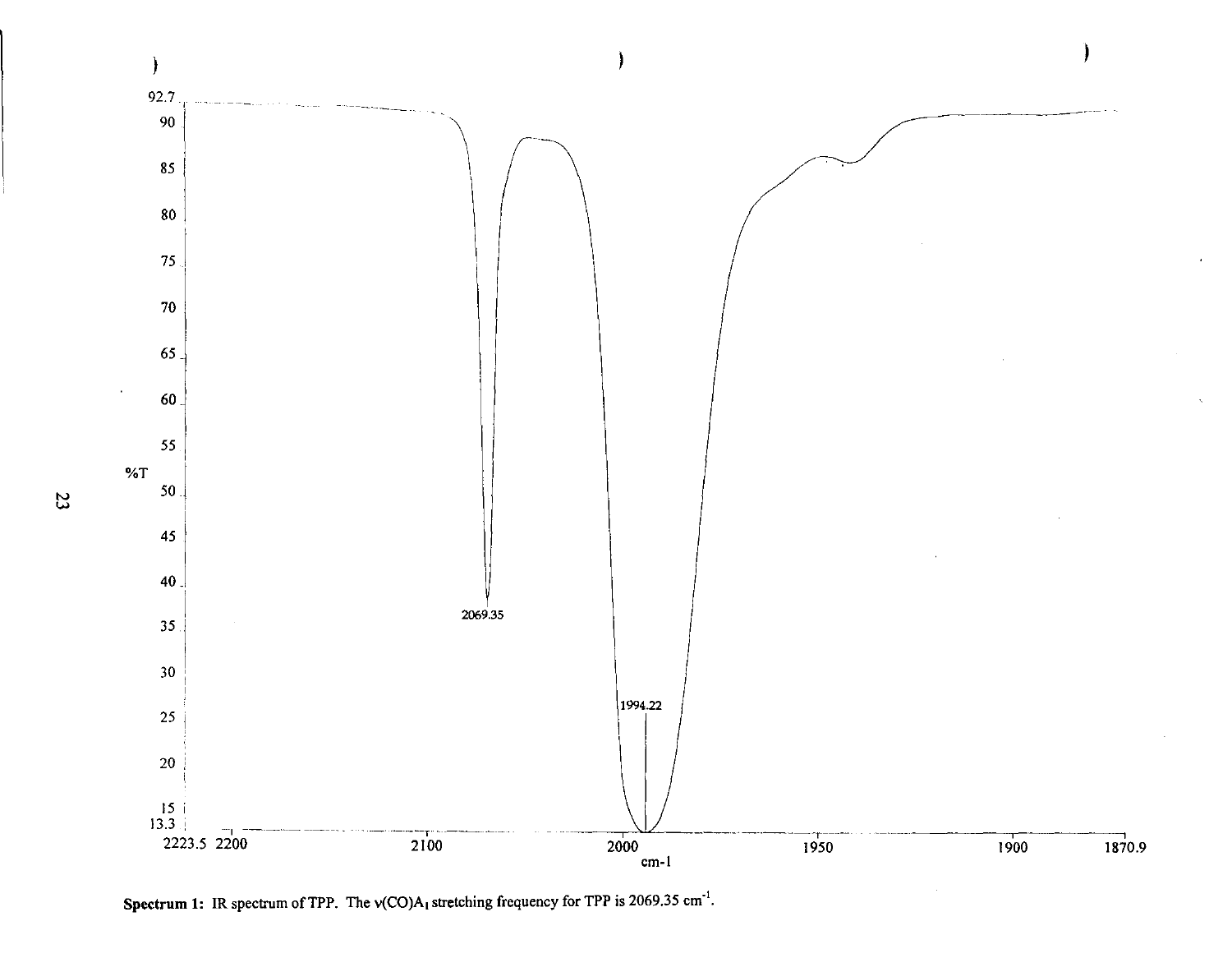

Spectrum 2: IR spectrum of DPPP. The  $v(CO)A_1$  stretching frequency for DPPP is 2068.96 cm<sup>-1</sup>.

tv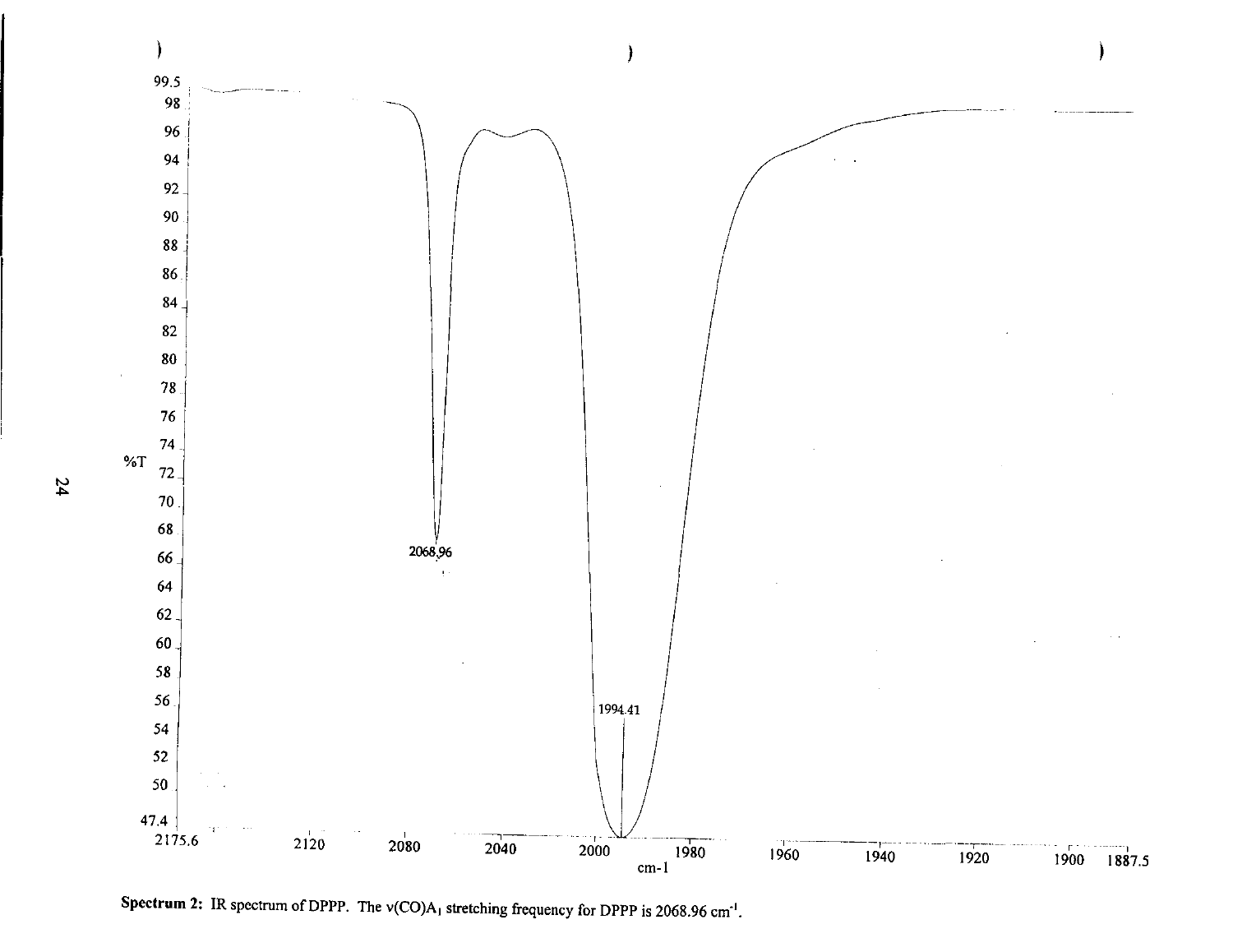

Spectrum 3: IR spectrum of PDPP. The v(CO)A<sub>1</sub> stretching frequency for PDPP is 2068.45 cm<sup>-1</sup>.

IV u.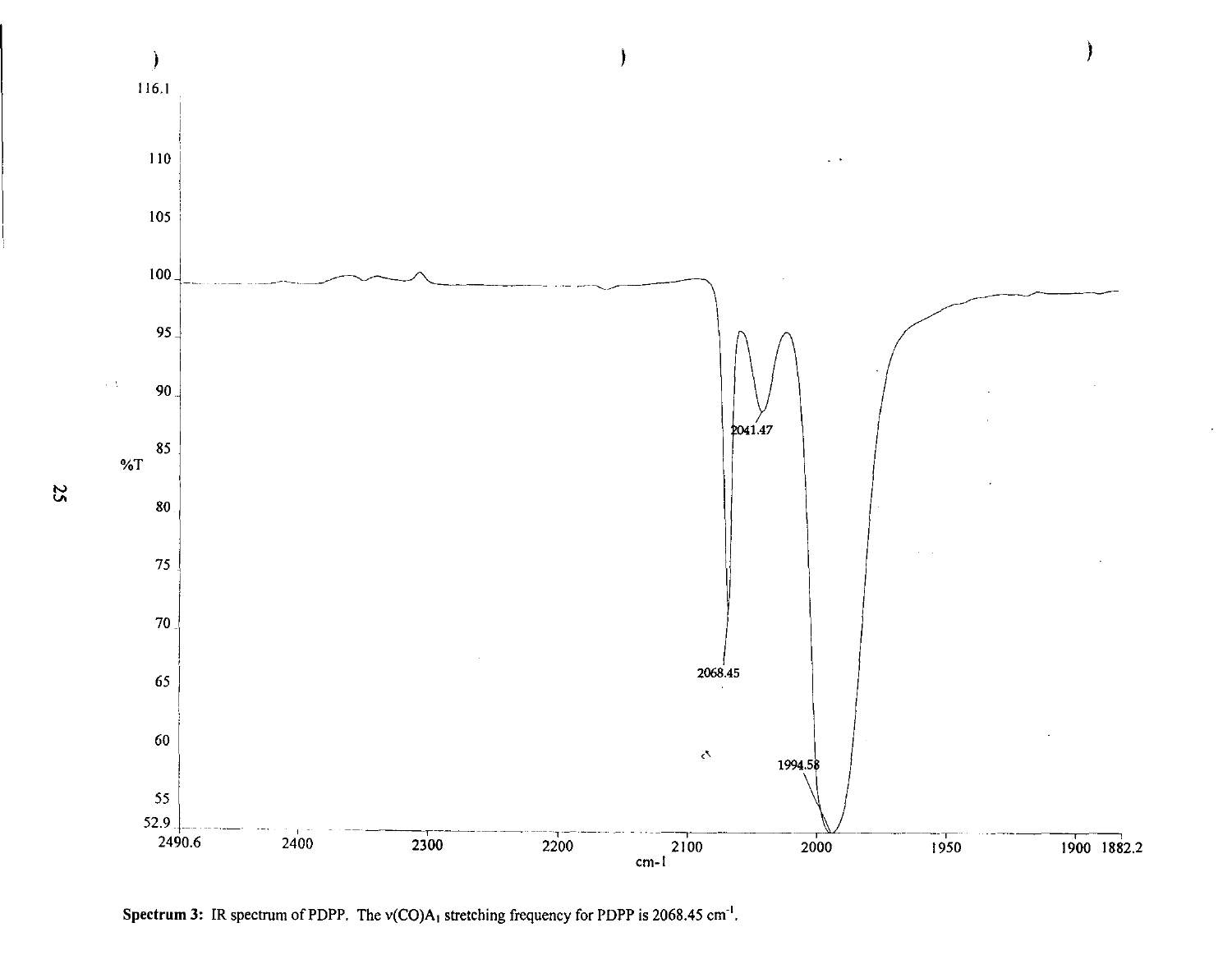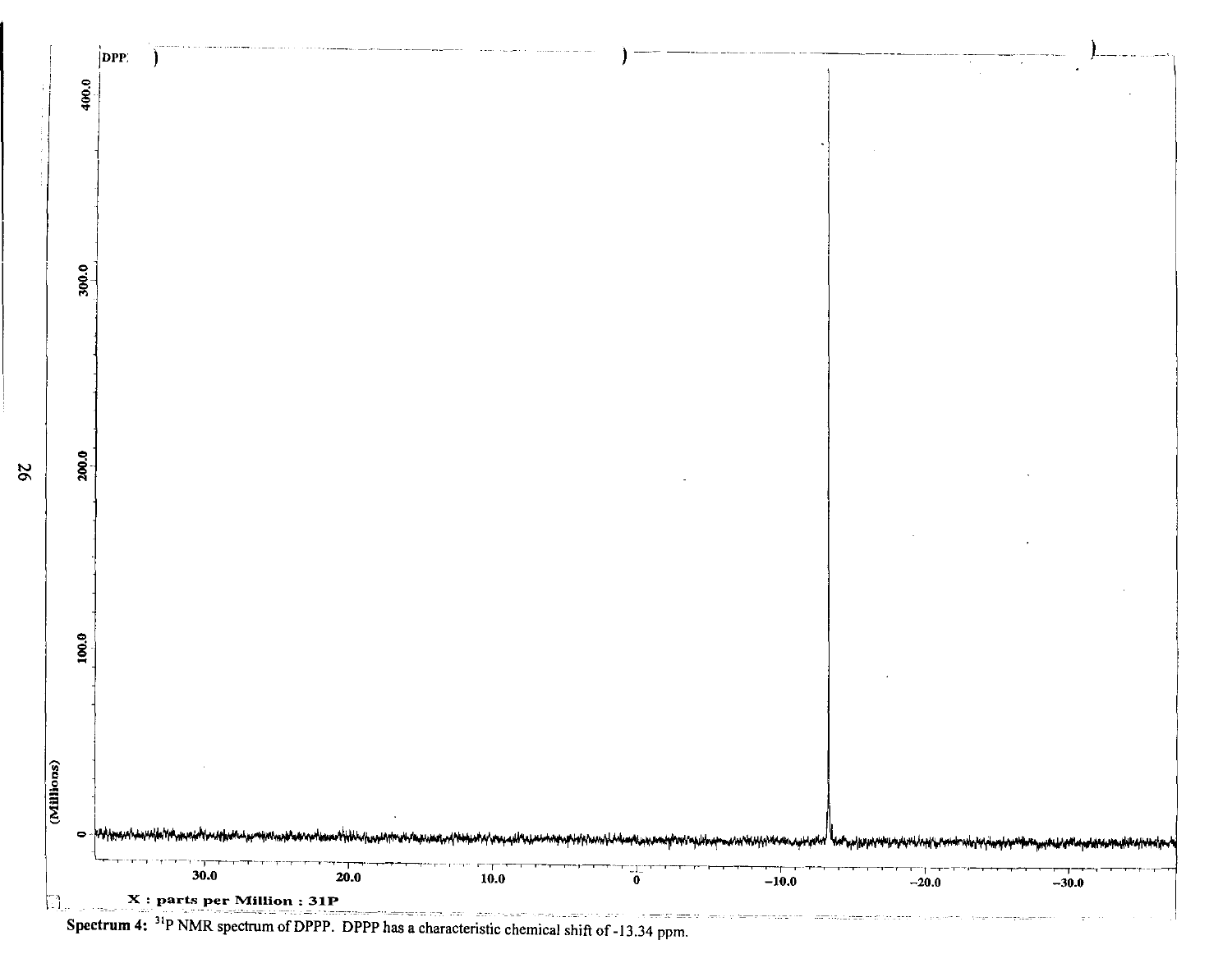

tv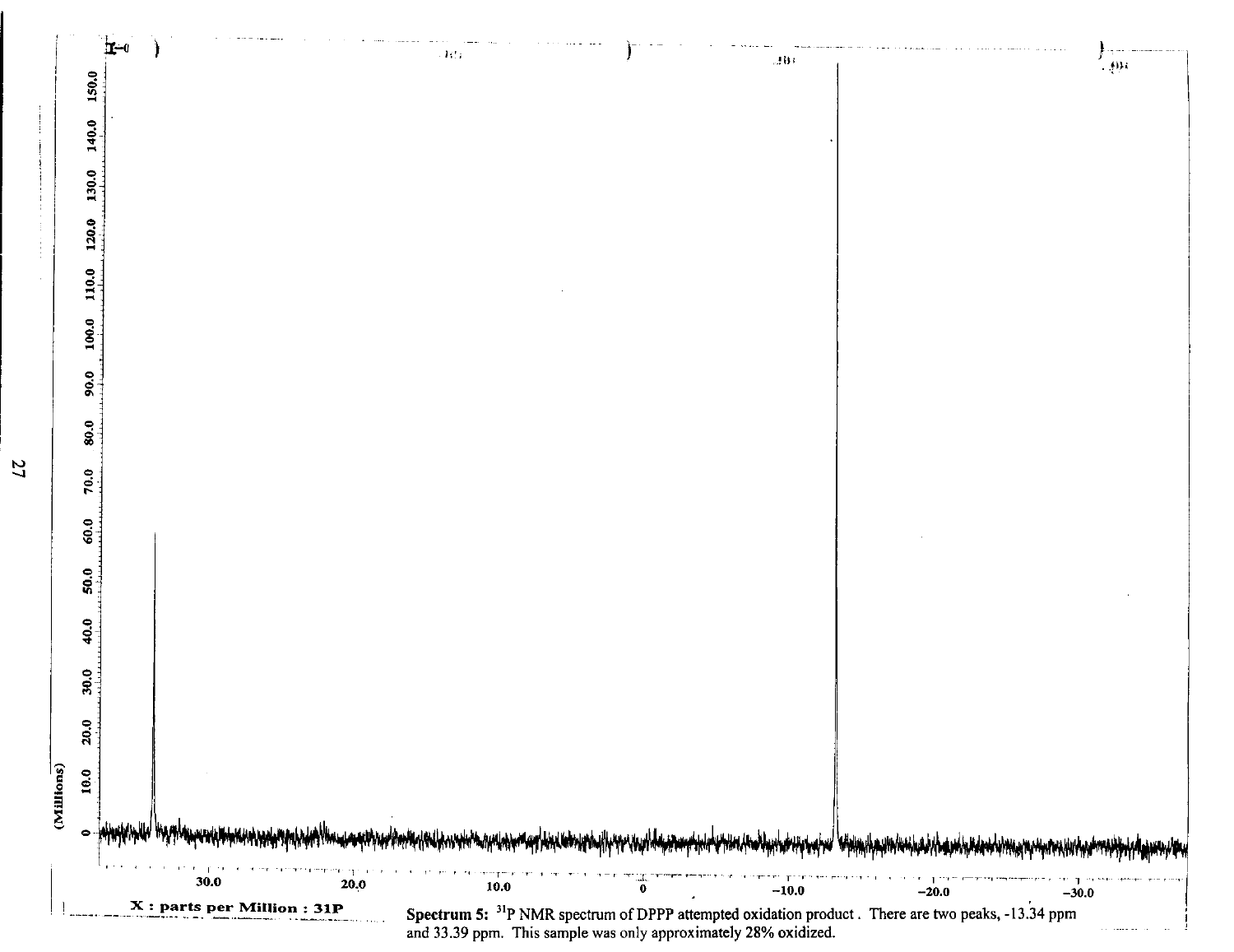

of DPPP to DPPP=O.

tv 00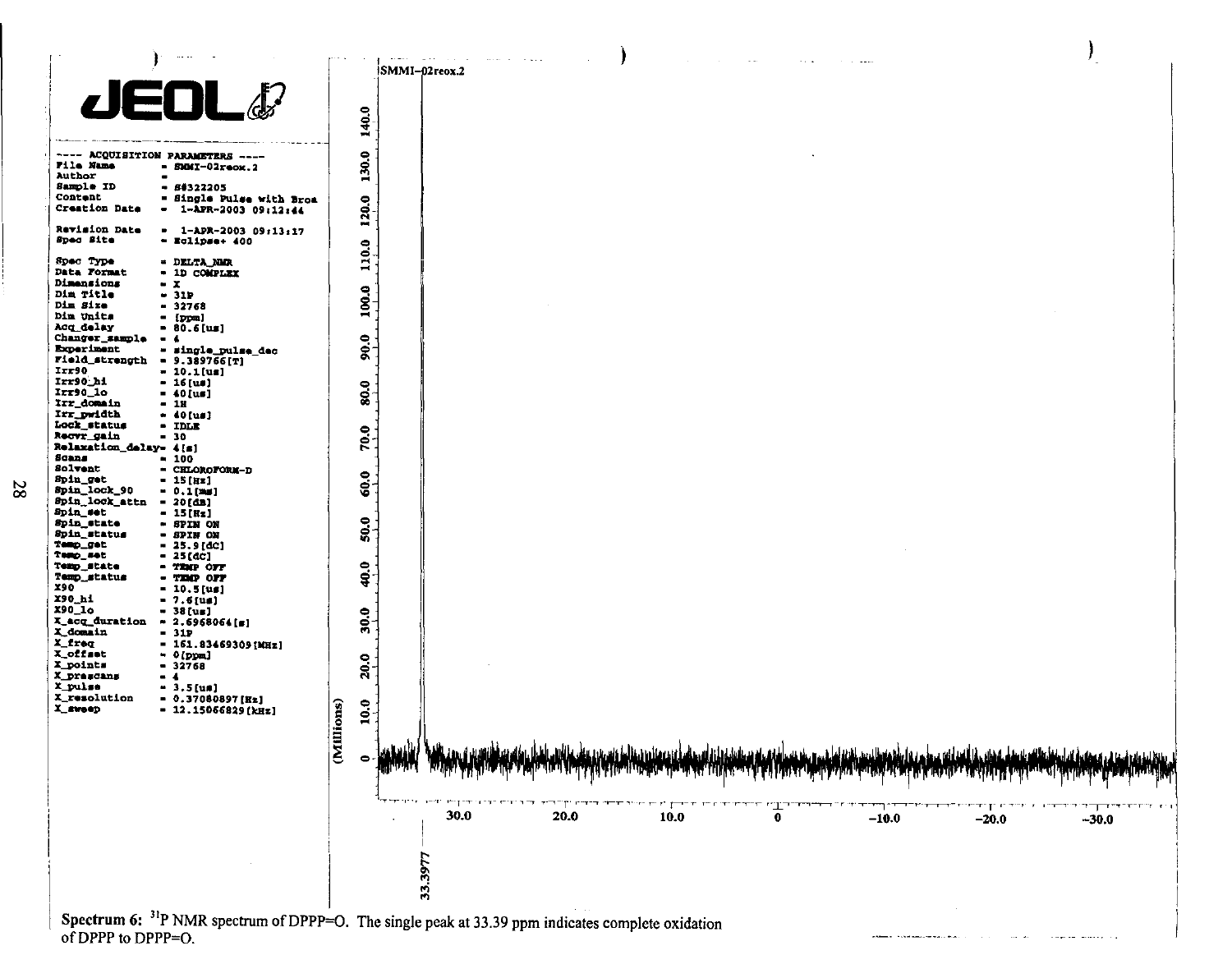## **Acknowledgements**

- Thank you to Dr. Bruce Storhoff for taking me on in as both a student researcher and advisee. Your patience and understanding were key in my ability to work and complete this paper.
- I owe great thanks to the Honors College and Chemistry Department for affording me the opportunity to complete the research required for this project.
- My parents were instrumental in keeping me grounded throughout the process of juggling multiple pursuits and accomplishing my goals.